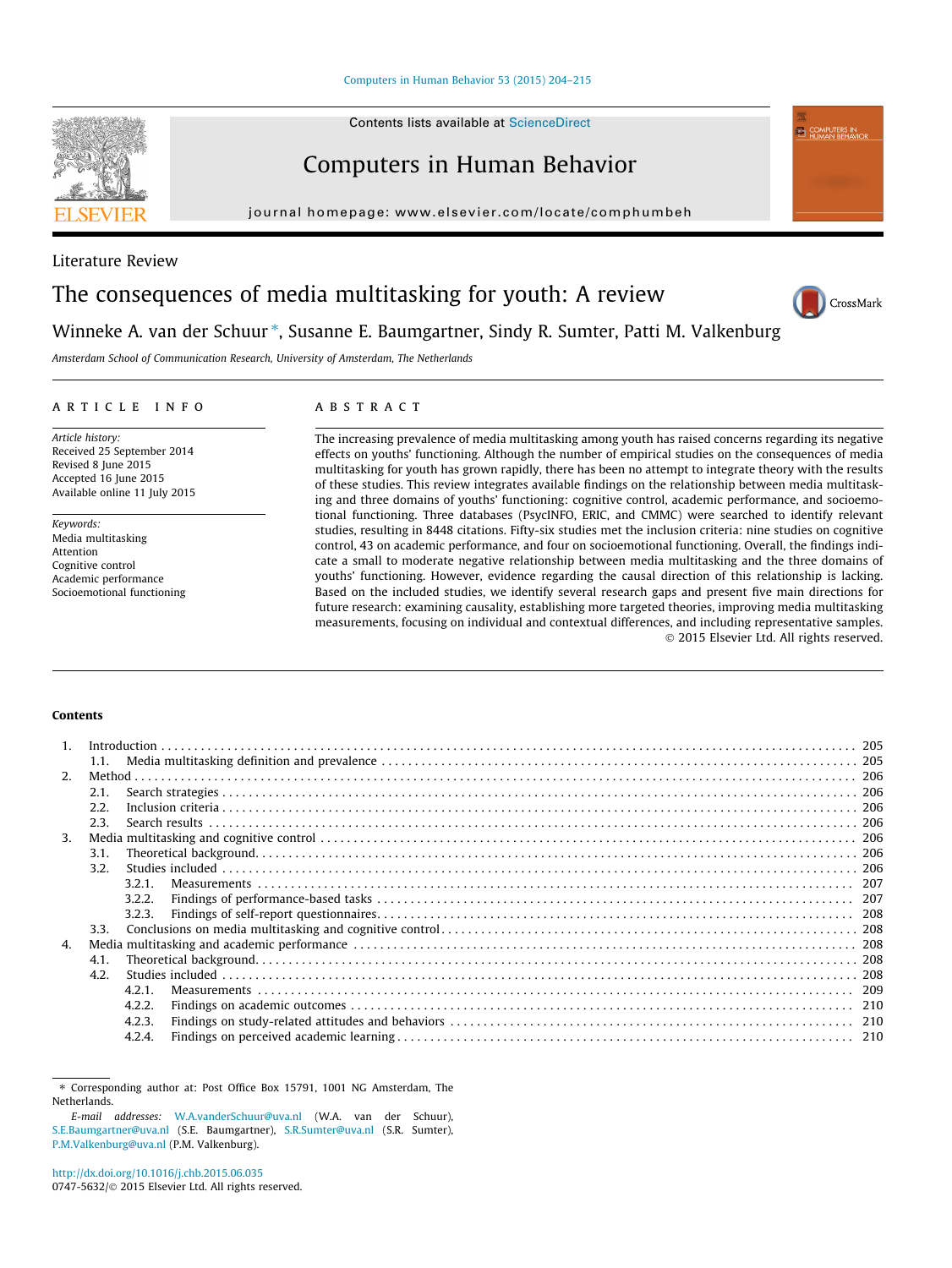|                | 4.3. |                                                                                                                |  |
|----------------|------|----------------------------------------------------------------------------------------------------------------|--|
| 5 <sub>1</sub> |      |                                                                                                                |  |
|                | 5.1. |                                                                                                                |  |
|                | 5.2. | 211 . 211 . 211 . 211 . 211 . 211 . 211 . 212 . 213 . 214 . 215 . 216 . 217 . 217 . 217 . 217 . 217 . 217 . 21 |  |
|                |      | 5.2.1                                                                                                          |  |
|                |      | 5.2.2.                                                                                                         |  |
|                | 5.3. |                                                                                                                |  |
| 6.             |      |                                                                                                                |  |
|                | 6.1. |                                                                                                                |  |
|                |      | 6.1.1                                                                                                          |  |
|                |      | 6.1.2.                                                                                                         |  |
|                |      | 6.1.3.                                                                                                         |  |
|                |      | 6.1.4.                                                                                                         |  |
|                |      | 6.1.5.                                                                                                         |  |
|                | 6.2. |                                                                                                                |  |
|                |      |                                                                                                                |  |
|                |      |                                                                                                                |  |
|                |      |                                                                                                                |  |

#### 1. Introduction

With the rise of mobile media technologies, the availability of media for youth has increased dramatically. The constant availability of media has led to an increase in media multitasking (e.g., [Carrier, Cheever, Rosen, Benitez, & Chang, 2009; Rideout, Foehr, &](#page-10-0) [Roberts, 2010](#page-10-0)). Media multitasking is typically defined as either simultaneously engaging in two or more types of media or using media while engaging in non-media activities, such as text messaging while studying (e.g., [Jeong & Hwang, 2012; Wallis, 2010\)](#page-10-0).

The increase in media multitasking has raised concerns regarding its potential negative consequences for youth ([Wallis, 2010\)](#page-11-0). To date, research on media multitasking among youth has focused on three domains of youths' functioning: (1) youths' cognitive control abilities (e.g., the ability to sustain attention and efficiently switch between tasks); (2) their academic performance (e.g., perceived academic learning and course grades); and, more recently, (3) their socioemotional functioning (e.g., depression and social anxiety). Researchers often implicitly or explicitly state that media multitasking has negative effects on these three domains of youths' functioning.

The main assumption of the existing studies is that when youth frequently engage in media multitasking, they become accustomed to constant switching between activities and eventually lose their ability to focus on a single activity [\(Wallis, 2006, 2010](#page-11-0)). Media multitasking may therefore result in deficits in the control processes that regulate thoughts and actions [\(Ophir, Nass, &](#page-11-0) [Wagner, 2009](#page-11-0)), also referred to as cognitive control abilities ([Miller & Cohen, 2001](#page-11-0)). Deficits in cognitive control may in turn explain why media multitasking interferes with academic performance (e.g., [Ophir et al., 2009\)](#page-11-0) and socioemotional functioning (e.g., [Becker, Alzahabi, & Hopwood, 2013\)](#page-10-0).

Despite an increasing amount of studies on the relationship between media multitasking and the three domains of youths' functioning, our understanding of the potential effects of media multitasking on youths' functioning remains limited for two reasons. First, there is no consensus on the strength or direction of the effects of media multitasking on youths' functioning. Some studies have found a negative relationship between media multitasking and youths' functioning, but others have been unable to replicate these effects. These differences in findings across studies may result from the wide diversity in the conceptualization and measurement of outcome variables. Second, studies have rarely provided a clear theoretical background for the effects of media multitasking. The mixed findings and the lack of a theoretical framework make it difficult to interpret and integrate the findings. To advance the field, it is necessary to integrate the findings within the three domains based on existing theory.

Although a quantitative meta-analysis would be the optimal integrative method to take stock of this new strand of research, the available studies in each of the three domains are still too scarce and heterogeneous to justify a quantitative meta-analysis ([Petticrew & Roberts, 2008](#page-11-0)). Therefore, we opted for a qualitative review which has three aims: (1) to provide an overview of existing theories regarding the possible consequences of media multitasking within the three domains, (2) to integrate the existing findings to understand the potential influence of media multitasking on the three domains of youths' functioning, and (3) to identify the most important research gaps to provide guidelines for future research.

The focus of this review is on adolescents and emerging adults. Adolescence covers the age span between 12 and 18 years, and emerging adulthood is defined as the phase from the late teens through the late twenties ([Arnett, 2000](#page-10-0)). Media multitasking is especially prevalent among these age groups ([Carrier et al., 2009;](#page-10-0) [Rideout et al., 2010; Voorveld & Van der Groot, 2013](#page-10-0)). Moreover, these age groups may be particularly vulnerable to the effects of media multitasking because important aspects of cognitive, academic and socioemotional skills continue to develop during this period ([Arnett, 2000; Crone & Dahl, 2012; Steinberg, 2005](#page-10-0)).

#### 1.1. Media multitasking definition and prevalence

At least two types of media multitasking can be distinguished: (1) using multiple media simultaneously and (2) using media while engaging in a non-media activity [\(Baumgartner, Weeda, Van der](#page-10-0) [Heijden, & Huizinga, 2014; Jeong & Hwang, 2012; Wallis, 2010\)](#page-10-0). The first type of media multitasking involves the simultaneous use of two different types of media (e.g., the simultaneous use of TV and mobile phone) or engaging in multiple activities on a single device (e.g., using a laptop for watching movies and online shopping simultaneously) ([Yeykelis, Cummings, & Reeves, 2014\)](#page-11-0). Recent research among 702 American adolescents between 12 and 18 years revealed that about 30% of their media use involves more than one medium concurrently [\(Rideout et al., 2010](#page-11-0)).

The second type of media multitasking involves the use of media while engaging in non-media activities, such as completing homework and engaging in face-to-face interactions. Particularly among adolescents and emerging adults, media are often used during academic activities [\(Wallis, 2010\)](#page-11-0). On average, 31% of adolescents between eight and 18 years ( $N = 2002$ ) reported using task-related and task-unrelated media ''most of the time'' while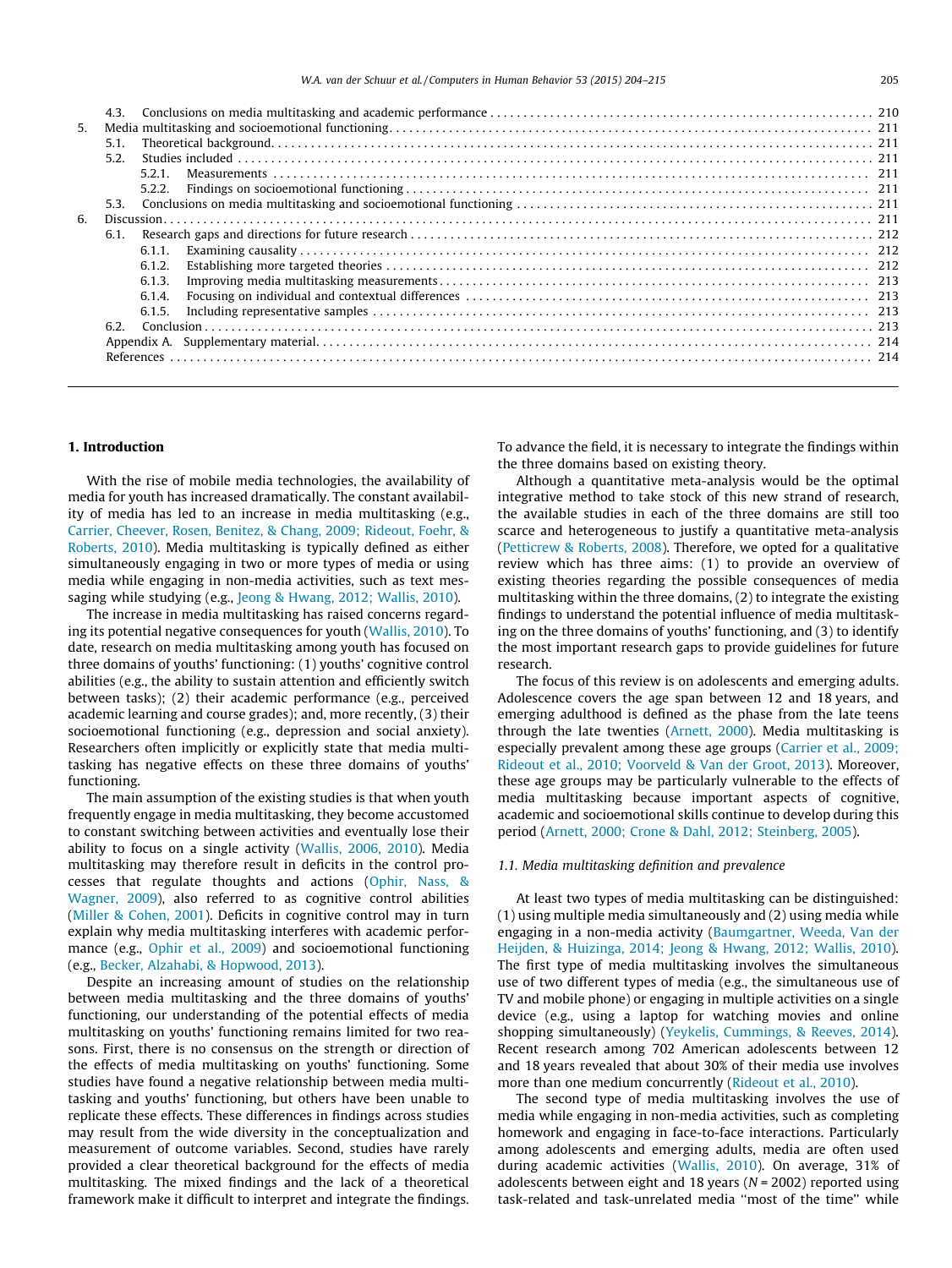studying [\(Rideout et al., 2010](#page-11-0)). Moreover, approximately 62% of university students surveyed  $(N = 1026)$  reported using electronic media during academic activities [\(Jacobsen & Forste, 2011\)](#page-10-0). This second form of media multitasking is particularly interesting because of its potential negative effect on academic performance ([Wallis, 2010\)](#page-11-0). The present review addresses the effects of both types of media multitasking among youth: (1) using multiple media simultaneously and (2) using media while engaging in a non-media activity.

# 2. Method

# 2.1. Search strategies

We systematically searched for peer-reviewed quantitative empirical studies that were published prior to July 2014 using an electronic automated search strategy, developed by a librarian. Three databases were searched (PsycINFO, ERIC, and CMMC). The outcomes of this automated search were compared with a literature list of several media multitasking articles on the three domains that we retrieved through a manual search prior to the automated search. This literature list was used as a control group to verify the effectiveness of the automated search terms in locating relevant literature. First, variations of the word "media" (e.g., laptop $*$ , social network $*$ , and text messag $*$ ) were combined with variations of the word "multitasking" (e.g., multitask\*, task analysis, and task complexity) for the automated search. This search strategy appeared satisfactory for media multitasking articles on cognitive control and socioemotional functioning, but not for articles on academic performance. Therefore, we added variations of the words "academic performance" (e.g., GPA, homework\*, and reading comprehension) and "youth" (e.g., adolesc\*, student\*, and undergrad⁄) combined with the variations of the word ''media'' to the automated search strategy to find more studies on media use during academic activities. See Appendix for a complete overview of the final search strategy. This automated database search was supplemented by examining the reference lists of the identified articles.

#### 2.2. Inclusion criteria

Studies were included in this review if they (1) examined the simultaneous use of multiple media, media use while engaging in a non-media activity, or both types of media multitasking; (2) investigated at least one of the three domains of youths' functioning (cognitive control, academic performance, and socioemotional functioning); (3) focused on adolescents and/or emerging adults; and (4) were published in a peer-reviewed English-language journal. We excluded studies that examined the specific effects of listening to music during academic activities. Research on background music is a specialized field often addressing the potential benefits of listening to specific types of music (e.g., relaxation or instrumental) during academic activities. Moreover, several reviews and meta-analyses already exist on the use of music during academic activities (e.g., [Kämpfe,](#page-10-0) Sedlmeier, & Renkewitz, 2011; Črnčec, Wilson, & Prior, 2006).

# 2.3. Search results

Our search resulted in 8448 citations (PsycINFO  $N = 3024$ , ERIC  $N = 4747$ , and CMMC  $N = 677$ ). After removing duplicates, the first, second, and third author screened the titles of the remaining 7873 articles. The first author also screened a subsample of the articles ( $n = 1500$ ) that were screened by the second and third author to double-check their selection. Thereafter, the first author determined from the remaining 662 abstracts whether the inclusion criteria were met. This procedure resulted in the identification of 147 potentially relevant articles. These articles either clearly met the inclusion criteria after inspecting the abstract, or required an additional scanning of the full text to determine whether the articles met the inclusion criteria. This procedure resulted in a selection of 56 relevant articles that met the inclusion criteria: nine studies on cognitive control, 43 on academic performance, and four on socioemotional functioning.

#### 3. Media multitasking and cognitive control

One of the main concerns regarding media multitasking is that it may result in deficits in cognitive control ([Wallis, 2010\)](#page-11-0). Cognitive control refers to the ability to select and maintain thoughts and actions that represent internal goals and means to achieve these goals ([Miller & Cohen, 2001](#page-11-0)). Cognitive control is a complex top-down mechanism that includes several control processes, such as focusing attention on goal-relevant information, filtering irrelevant information, switching efficiently between tasks, and retaining temporary information (e.g., [Miller & Cohen,](#page-11-0) [2001; Savine & Braver, 2010](#page-11-0)). These abilities are important components of youths' cognitive functioning, including their ability to concentrate. Youth with weak cognitive control abilities have reported difficulties staying focused [\(Kane et al., 2007](#page-10-0)).

#### 3.1. Theoretical background

Two contrasting hypotheses can be distinguished with regard to the effect of media multitasking on cognitive control. The first assumption is that media multitasking negatively affects cognitive control. More specifically, constant simultaneous exposure to several media activities may lead to ''breadth-biased'' cognitive control [\(Ophir et al., 2009](#page-11-0)). This term has been used to describe a cognitive processing style characterized by scattered attention toward several sources of information. Youth who frequently use several media simultaneously may become accustomed to processing information from several sources simultaneously. These youths may have more problems filtering irrelevant information from the environment as they attend to both relevant and irrelevant information ([Ophir et al., 2009\)](#page-11-0). By attending to all information to which they are exposed, these youths are more easily distracted from their main activity. According to this assumption, media multitasking may negatively affect cognitive control processes in the long term. We refer to this possibility as the ''scattered attention hypothesis''.

In contrast to the possible negative effects of media multitasking on cognitive control, some researchers argue that frequent media multitasking could also have a positive effect on cognitive control. Frequent media multitaskers may repeatedly practice coping efficiently with multiple streams of information (e.g., [Alzahabi](#page-10-0) [& Becker, 2013; Ophir et al., 2009](#page-10-0)). By constantly alternating between multiple media, youth may eventually train and improve certain control processes, such as task switching and filtering irrelevant information. In this paper, we refer to this assumption as the ''trained attention hypothesis''.

#### 3.2. Studies included

In total, nine correlational studies that examined the relationship between media multitasking frequency and control processes were included (see [Table 1](#page-3-0)). Eight of these studies focused on emerging adults by including university students, and one study was conducted among adolescents [\(Baumgartner et al., 2014](#page-10-0)).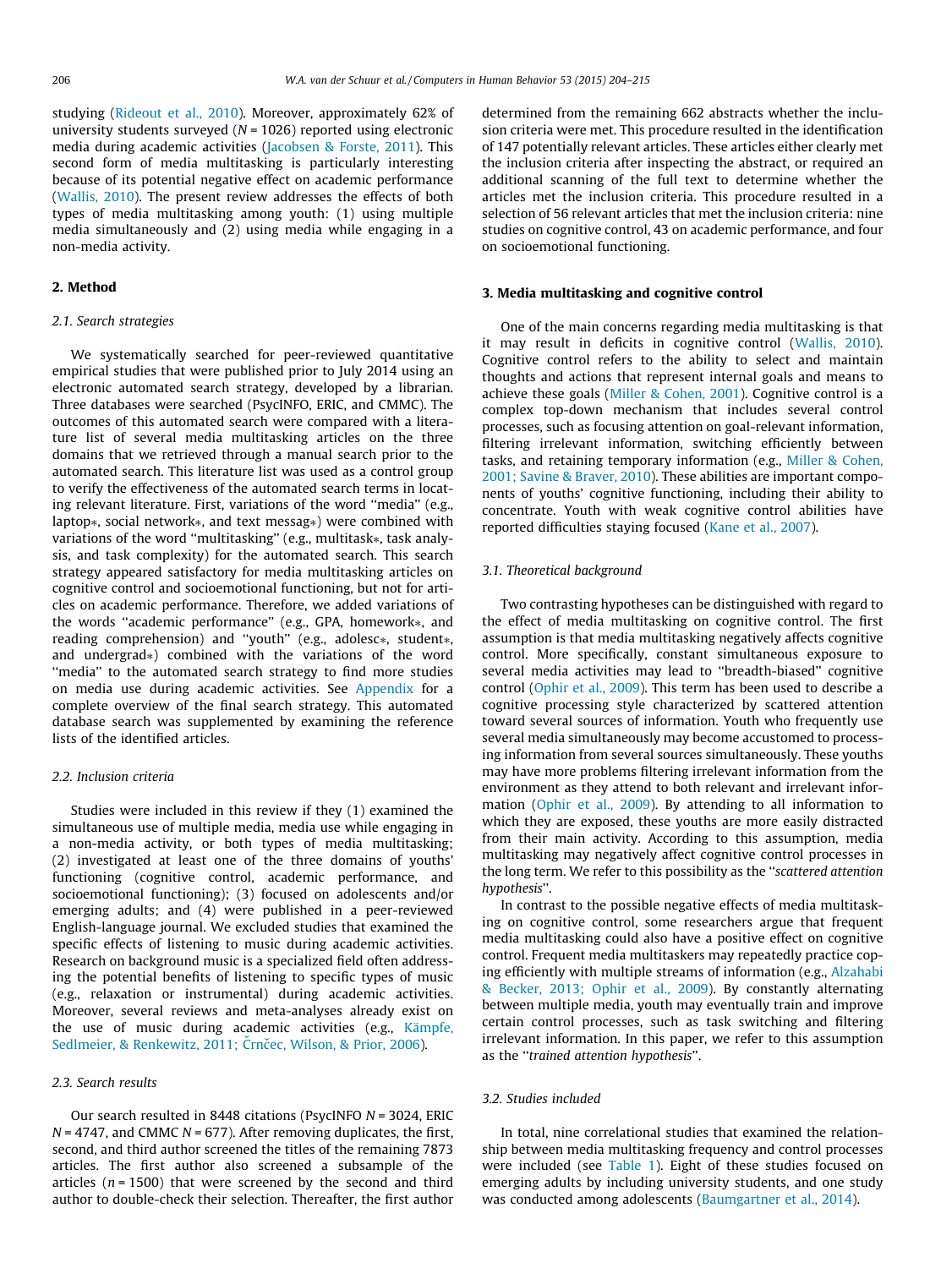<span id="page-3-0"></span>

| Table 1                                                                              |
|--------------------------------------------------------------------------------------|
| Correlational studies on media multitasking and performance-based cognitive control. |

| Study                      | Age       | $N$ (HMMs/LMMs)       | Control process          | Correlation         | HMMs vs. LMMs <sup>a</sup> |
|----------------------------|-----------|-----------------------|--------------------------|---------------------|----------------------------|
|                            |           |                       | Switching                |                     |                            |
| Ophir et al. (2009)        | Students  | 262(15/15)            | Number letter            | n/a                 | $-.35$ $-.43$              |
| Alzahabi and Becker (2013) | Students  | 80 (20/20)/49 (13/13) | Number letter            | .25/.30             | .36/0.45                   |
| Baumgartner et al. (2014)  | $11 - 15$ | 523 (51/53)           | Dots-Triangles           | ns                  | <sub>ns</sub>              |
| Minear et al. (2013)       | $18 - 25$ | 221 (33/36)           | Number letter            | n/a                 | <sub>ns</sub>              |
|                            |           |                       | Filtering                |                     |                            |
| Ophir et al. (2009)        | Students  | 262 (19/22)           | Filtering                | n/a                 | $-.32$                     |
|                            |           | (15/15)               | AX-CPT/N-back            |                     | $-.35$ to $-.52$           |
| Lui and Wong $(2012)$      | $19 - 28$ | 63(10/9)              | Pip-and-pop              | $-.37$              | n/a                        |
| Baumgartner et al. (2014)  | $11 - 15$ | 523 (51/53)           | Eriksen Flankers         | $-.09$ / $-.12$     | ns                         |
|                            |           |                       |                          | $\text{ns}^{\beta}$ |                            |
| Minear et al. (2013)       | $18 - 25$ | 53 (27/26)            | <b>Attention Network</b> | n/a                 | ns                         |
|                            |           |                       | Working memory           |                     |                            |
| Ophir et al. (2009)        | Students  | 262(15/15)            | AX-CPT                   | n/a                 | <sub>ns</sub>              |
| Baumgartner et al. (2014)  | $11 - 15$ | 523 (51/53)           | Digit Span               | $ns/-.09$           | ns                         |
|                            |           |                       |                          | $ns^{\beta}$        |                            |
| Minear et al. (2013)       | $18 - 25$ | 53 (27/26)            | Reading span/Recognition | n/a                 | ns                         |
| Sanbonmatsu et al. (2013)  | $18 - 44$ | 277(n/a)              | Operation Span           | $-.19$              | $-.25$                     |
|                            |           |                       | Sustained attention      |                     |                            |
| Cain and Mitroff (2011)    | Students  | 85 (21/21)            | Additional singleton     | n/a                 | $-.36$                     |
| Yap and Lim (2013)         | Students  | 66 (33/33)            | Visual attention         | n/a                 | $\mathbf{-}^{\mathbf{b}}$  |
|                            |           |                       | Response inhibition      |                     |                            |
| Ophir et al. (2009)        | Students  | 262 (19/22)           | Stop-signal              | n/a                 | ns                         |

Note. Age = range or mean; HMMs = heavy media multitaskers; LMMs = low media multitaskers; n/a = not available; ns = not significant; – = media multitasking is negatively related to cognitive control; + = media multitasking is positively related to cognitive control; HMMs/LMMs = comparison between HMMs and LMMs (- indicating that HMMs performed worse, + indicating that HMMs performed better than LMMs).

 $=$  Partial correlation.

<sup>a</sup> = Calculated Pearson product-moment correlation coefficient.

 $b =$ It was not possible to calculate the effect size based on the provided information.

#### 3.2.1. Measurements

All studies used the Media Multitasking Index (MMI, [Ophir](#page-11-0) [et al., 2009](#page-11-0)) or an adapted version of the MMI to examine media multitasking frequency. A higher score on the MMI indicates more frequent use of media multitasking. Based on the MMI scores, researchers typically compared two extreme media multitasking groups, heavy media multitaskers (HMMs) and light media multitaskers (LMMs), using different cut-off scores (e.g., based on quartiles, percentiles, or standard deviations).

Control processes were measured using standardized performancebased tasks or self-report questionnaires. Performance-based tasks are performed on a computer within a controlled laboratory setting ([Ralph, Thomson, Cheyne, & Smilek, 2014](#page-11-0)). For example, [Ophir](#page-11-0) [et al. \(2009\)](#page-11-0) used the number-letter task to measure the ability to efficiently switch between identifying numbers (even or odd) and letters (vowel or consonant). For an overview of the performance-based tasks used in these studies, see Table 1. In contrast to performance-based tasks, self-report questionnaires measure control processes in everyday life [\(Baumgartner et al., 2014; Ralph](#page-10-0) [et al., 2014\)](#page-10-0). Seven studies used only performance-based tasks, one study used only self-reports [\(Ralph et al., 2014](#page-11-0)), and one study included both types of measures [\(Baumgartner et al., 2014\)](#page-10-0).

#### 3.2.2. Findings of performance-based tasks

The eight studies that used performance-based tasks examined five control processes: (1) task switching (i.e., the ability to efficiently switch between multiple tasks, [Monsell, 2003\)](#page-11-0), (2) the filtering of irrelevant informant (i.e., the ability to ignore irrelevant information from the environment and internal representations in working memory, [Ophir et al., 2009](#page-11-0)), (3) working memory capacity (i.e., the ability to temporarily store and retain information, [Jeneson & Squire, 2012](#page-10-0)), (4) sustained attention (i.e., the ability to focus attention on the primary task, [Cain & Mitroff, 2011\)](#page-10-0), and (5) response inhibition (i.e., the ability to withhold a response if necessary, [Verbruggen & Logan, 2008\)](#page-11-0).

3.2.2.1. Task switching. Four studies examined the relationship between media multitasking and task switching (see Table 1). One study found that heavy media multitaskers (HMMs) were less able to efficiently switch between tasks than light media multitaskers, *r* = –.35 and –.43 (LMMs, [Ophir et al., 2009\)](#page-11-0). Although this result is consistent with the scattered attention hypothesis, three recent studies could not replicate these findings. Two studies found no significant correlation and/or difference between HMMs and LMMs [\(Baumgartner et al., 2014; Minear, Brasher, McCurdy,](#page-10-0) [Lewis, & Younggren, 2013](#page-10-0)); one study indicated that, consistent with the trained attention hypothesis, media multitasking is related to more (rather than less) efficient task switching,  $r_{\text{range}}$  = .25 to .45 [\(Alzahabi & Becker, 2013\)](#page-10-0).

3.2.2.2. Filtering of information. The second control process, the filtering of irrelevant information, was investigated in four studies (see Table 1). Consistent with the scattered attention hypothesis, two studies showed that HMMs were less able to filter irrelevant information from the environment compared with LMMs,  $r_{\text{range}} =$ -.32 to -.52 [\(Lui & Wong, 2012; Ophir et al., 2009\)](#page-11-0). In addition, [Lui and Wong \(2012\)](#page-11-0) examined the performance of HMMs and LMMs in a multisensory integration task in which supposedly irrelevant information was presented (i.e., a signal) that in fact was relevant to fulfill the main task. Similar to the previous findings, HMMs were more sensitive to this relevant tone and therefore performed better than LMMs on the multisensory integration task. This finding shows that HMMs were more sensitive to supposedly irrelevant information, which may indicate that they have more difficulties filtering out information. Two studies, however, indicated that the correlation with and/or the difference between HMMs and LMMs was insignificant [\(Baumgartner et al.,](#page-10-0) [2014; Minear et al., 2013\)](#page-10-0).

3.2.2.3. Working memory capacity. Four studies examined the third control process, namely, working memory capacity (see Table 1). One study indicated that higher levels of media multitasking were related to lower performance on working memory tasks,  $r = -.19$ and -.25 ([Sanbonmatsu, Strayer, Medeiros-Ward, & Watson,](#page-11-0) [2013](#page-11-0)), whereas three other studies indicated that the correlations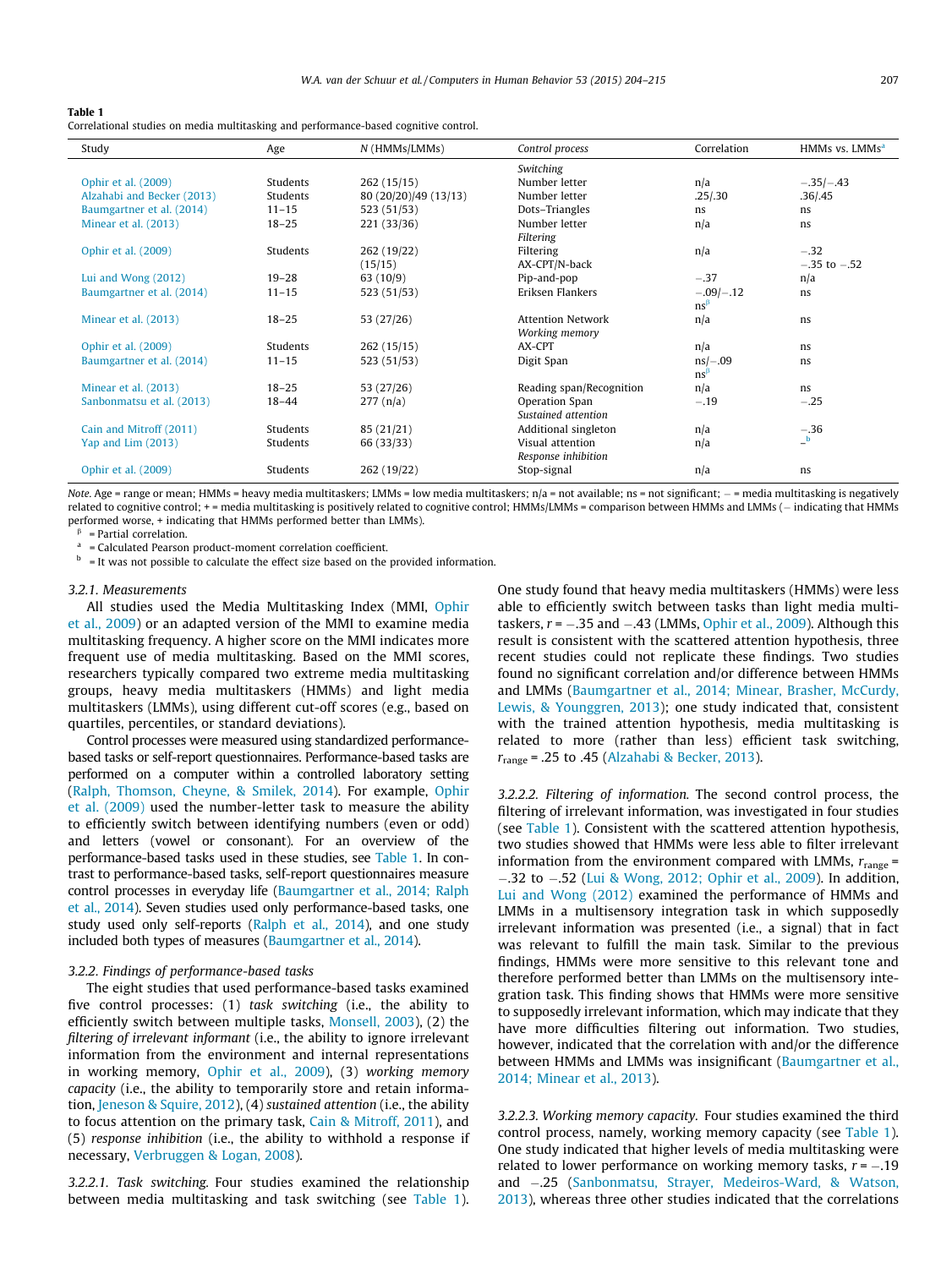and/or differences between HMMs and LMMs were not significant ([Baumgartner et al., 2014; Minear et al., 2013; Ophir et al., 2009\)](#page-10-0).

3.2.2.4. Sustained attention. Two studies examined the effects on sustained attention. Both studies found support for the scattered attention hypothesis (see [Table 1\)](#page-3-0). One study found that HMMs appear to be less able to selectively attend to a specific target com-pared with LMMs, r = –.36 [\(Cain & Mitroff, 2011](#page-10-0)). The other study showed that HMMs have a greater tendency to divide their attention than LMMs do [\(Yap & Lim, 2013\)](#page-11-0).

3.2.2.5. Response inhibition. To date, only one study investigated the effects of media multitasking on response inhibition. This study indicated that the ability to inhibit a motor response, when examined in a stop-signal task, was similar for HMMs and LMMs [\(Ophir](#page-11-0) [et al., 2009\)](#page-11-0).

#### 3.2.3. Findings of self-report questionnaires

Two studies used self-report questionnaires to measure control processes in everyday life. Although these studies included different questionnaires, both studies showed that media multitasking was negatively related to a variety of control processes. [Baumgartner et al. \(2014\)](#page-10-0) controlled for age, sex, and media use and showed that adolescents who frequently engaged in media multitasking reported more problems remaining focused (working memory), inhibiting inappropriate behavior (response inhibition), and switching between tasks (shifting) in their everyday lives ([Baumgartner et al., 2014](#page-10-0)). Similarly, [Ralph et al. \(2014\)](#page-11-0) found that media multitasking was positively related to self-reports of attentional failures and mind wandering. However, media multitasking was unrelated to attentional control [\(Ralph et al., 2014](#page-11-0)).

#### 3.3. Conclusions on media multitasking and cognitive control

Despite common concerns regarding the negative effects of media multitasking on cognitive control (e.g., [Wallis, 2010\)](#page-11-0), the existing studies only partly support this concern. The empirical evidence for both the scattered attention and trained attention hypotheses is mixed. However, the findings are more consistent with the scattered attention hypothesis than the trained attention hypothesis. More specifically, higher levels of media multitasking were found to be negatively related to specific control processes (i.e., sustained attention) and cognitive control in everyday life when measured with self-report questionnaires. However, in contrast to expectations, media multitasking was unrelated to performance-based measures of working memory capacity, task switching, and response inhibition.

Overall, the two studies that used self-report questionnaires appear to be consistent with the scattered attention hypothesis. Both studies indicated that media multitasking is negatively related to cognitive control in everyday life. However, studies using performance-based tasks yielded evidence for either a null relationship or small to moderate negative relationship between media multitasking and cognitive control. The discrepancy between the results for these two types of measures may result from possible differences in the cognitive levels or skills that these measures assess (see [Toplak, West, & Stanovich, 2013,](#page-11-0) for a discussion). Another reason may be the shared method variance between the self-report questionnaires of media multitasking and cognitive control [\(Baumgartner et al., 2014](#page-10-0)).

# 4. Media multitasking and academic performance

In most studies on the relationship between media multitasking and academic performance, academic performance refers to academic outcomes, such as grade point average (GPA), course grades, or test scores (e.g., [Junco & Cotten, 2012; Wood et al.,](#page-10-0) [2012\)](#page-10-0). In addition to these academic outcomes, some studies have examined study-related attitudes and behaviors (e.g., study time, motivation, and the ability to focus on a study task) and perceived academic learning (i.e., students' perceived performance on academic tasks and their perceived understanding). In this review, we included studies on academic outcomes, study-related attitudes and behaviors, and perceived academic learning to examine whether media multitasking has negative consequences for youths' academic performance.

# 4.1. Theoretical background

Researchers that have examined the relationship between media use during academic activities and academic performance hypothesize that media use during academic activities may lead to negative consequences for youths' academic performance. This hypothesis is based on two explanations. First, the time spent using media during academic activities may displace the time spent on academic activities (e.g., [Fox, Rosen, & Crawford, 2009\)](#page-10-0). If students do not spend sufficient time on academic assignments, they may not perform to the best of their abilities. Second, several cognitive learning theories assume that using multiple streams of information decreases information processing as a result of people's limited cognitive capacity ([Lang, 2000, 2006; Salvucci &](#page-11-0) [Taatgen, 2008; Salvucci & Taatgen, 2010](#page-11-0)). Therefore, it has been argued that the use of media during academic activities limits the information processing capacity that is available for academic content (e.g., [Junco & Cotten, 2011\)](#page-10-0). Media use during academic activities thus hinders students' learning of academic content. Both the time displacement hypothesis and the limited information processing capacity hypothesis may explain why media use during academic activities interferes with academic performance.

In addition to the effects of media use during academic activities on academic performance, engaging in multiple media simultaneously may also be related to academic performance. Frequently using multiple media simultaneously may eventually result in deficits in cognitive control, as is argued by the scattered attention hypothesis (e.g., [Ophir et al., 2009](#page-11-0)). These deficits in cognitive control may, for example, interfere with youths' ability to focus on an academic task (e.g., [Ophir et al., 2009; Wallis, 2010\)](#page-11-0). As a result, media multitasking may result in lower academic performance, mediated by deficits in cognitive control. To date, however, researchers have focused only on the effects of media use during academic activities. Therefore, we were able to examine only the relationship between media use during academic activities and academic performance.

# 4.2. Studies included

In total, 43 studies examining media use during academic activities were included: 16 correlational studies (see [Table 2\)](#page-5-0), 25 experimental studies (see [Table 3\)](#page-5-0), and two descriptive studies ([Braguglia, 2011; Johri, Teo, Lo, Dufour, & Schram, 2014\)](#page-10-0). Thirty-seven of these studies focused on emerging adults by including university students, five studies focused on adolescents ([Beentjes, Koolstra, & Van der Voort, 1996; Pool, Koolstra, & Van](#page-10-0) [der Voort, 2003a, 2003b; Pool, Van der Voort, Beentjes, &](#page-10-0) [Koolstra, 2000\)](#page-10-0), one study focused on pre-adolescents [\(Fetler,](#page-10-0) [1984\)](#page-10-0), and one study focused on both adolescents and emerging adults ([Rosen, Carrier, & Cheever, 2013](#page-11-0)).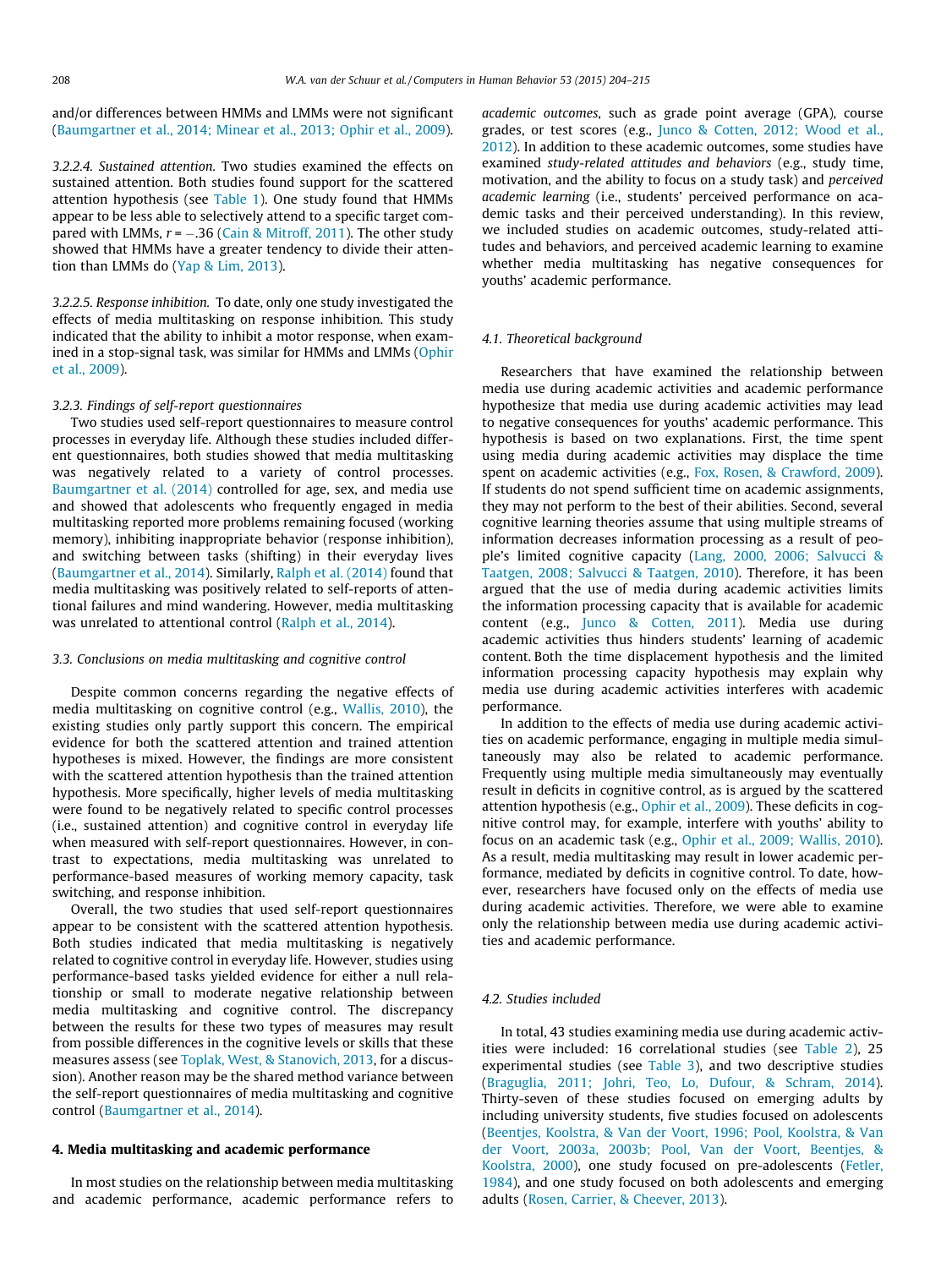#### <span id="page-5-0"></span>Table 2

Correlational studies on media multitasking and academic performance.

| Study                       | Age          | N       | MT        | A  | Grades/GPA <sup>a</sup>     | Course grade <sup>a</sup> | <b>SRAB</b><br>Focus <sup>a</sup> | Perceived learning <sup>a</sup> |
|-----------------------------|--------------|---------|-----------|----|-----------------------------|---------------------------|-----------------------------------|---------------------------------|
| Junco and Cotten (2012)     | $17 - 56$    | 1774    | MP        | S  | $-.09^{\beta}/-.11^{\beta}$ | n/a                       | n/a                               | n/a                             |
| Junco (2012)                | $17 - 56$    | 1774    | <b>MP</b> | C  | $-.09\beta$                 | n/a                       | n/a                               | n/a                             |
| Fetler (1984)               | 6th grade    | 10,603  | TV        | S. | $-.03^{\beta}$ / $-.08$     | n/a                       | n/a                               | n/a                             |
| Gaudreau et al. (2014)      | $16 - 50$    | 1129    | <b>MP</b> | C  | $-.28^{\beta}$              | n/a                       | n/a                               | n/a                             |
| Rosen et al. (2013)         | $12 - 24$    | 263     | MP        | S  | $-.23^{\beta}$              | n/a                       | n/a                               | n/a                             |
| Ravizza et al. (2014)       | Students     | 508     | <b>MP</b> | C  | $-.30^{\beta}$              | n/a                       | n/a                               | n/a                             |
| <b>Burak (2012)</b>         | $18 - 55$    | 774     | <b>MP</b> | C  | b                           | n/a                       | n/a                               | n/a                             |
| Duncan et al. (2012)        | n/a          | 316     | <b>CP</b> | C  | $-$ b                       | n/a                       | n/a                               | n/a                             |
| Karpinski et al. (2012)     | 22/26        | 406/451 | SN        | S. | $nseu$ /-.28 $us$           | n/a                       | n/a                               | n/a                             |
|                             |              |         |           |    | $ns^{eu\beta}/ns^{us\beta}$ |                           |                                   |                                 |
| Clayson and Haley (2013)    | 23           | 298     | TM        | C  | ns                          | $-.16$                    | n/a                               | n/a                             |
| Wei et al. (2012)           | $18 - 49$    | 190     | TM        | C  | ns                          | n/a                       | $-.23$ to $-.38^{\circ}$          | ns                              |
| Grace-Martin and Gay (2001) | Students     | 83      | LT        | C  | n/a                         | $-.28$                    | n/a                               | n/a                             |
| <b>Fried (2008)</b>         | Students     | 137     | <b>LT</b> | C  | n/a                         | $-.18\beta$               | $-.32$                            | $-.17$ $-.19$                   |
| Calderwood et al. (2014)    | Students     | 58      | <b>MP</b> | S. | n/a                         | n/a                       | $-.34$ $-.38$                     | n/a                             |
| Junco and Cotten (2011)     | $18 - 26+$   | 4491    | IM        | S. | n/a                         | n/a                       | n/a                               | n/a                             |
| Beentjes et al. (1996)      | 8-10th grade | 1700    | TV        | S  | n/a                         | n/a                       | n/a                               | $\mathbf{b}$                    |

Note. Age = range or mean; MT = media type (MP = multiple, TV = television, CP = cell-phone, SN = social network sites, FB = Facebook, TM = text messaging, LT = laptop, IM = instant messaging); A = activity (S = while studying, C = while in class); SRAB = study-related attitudes and behavior; n/a = not available; ns = not significant; — = media use during academic activities is negatively related to this component of academic performance.

= Partial correlation.

 $a =$  Calculated Pearson product-moment; correlation coefficient.

 $b =$  It was not possible to calculate the effect size based on the provided information.

 $e^{\text{eu}} = \text{Europe.}$ 

 $=$  United States.

#### Table 3

Experimental studies on media multitasking and academic performance.

| Study                          | Age       | N   | MT        | A  | LO <sup>a</sup>          |                 | Homework outcomes |                 | <b>SRAB</b>       |                   |
|--------------------------------|-----------|-----|-----------|----|--------------------------|-----------------|-------------------|-----------------|-------------------|-------------------|
|                                |           |     |           |    |                          | RG <sup>a</sup> | RC <sup>a</sup>   | CP <sup>a</sup> | Math <sup>a</sup> | Time <sup>a</sup> |
| Wood et al. (2012)             | 20        | 145 | <b>MP</b> | C  | $\mathbf{b}$             | n/a             | n/a               | n/a             | n/a               | n/a               |
| Ellis et al. (2010)            | Students  | 62  | TM        | C  | $-.48$                   | n/a             | n/a               | n/a             | n/a               | n/a               |
| Rosen et al. (2011)            | $18 - 66$ | 185 | TM        | C  | $-.21$                   | n/a             | n/a               | n/a             | n/a               | n/a               |
| Hembrooke and Gay (2003)       | Students  | 44  | <b>LT</b> | C  | $-.30$                   | n/a             | n/a               | n/a             | n/a               | n/a               |
| Sana et al. (2013)             | 19        | 40  | LT        | C  | $-.43$                   | n/a             | n/a               | n/a             | n/a               | n/a               |
| Wei et al. (2014)              | $19 - 22$ | 127 | <b>OC</b> | C  | $-.47$                   | n/a             | n/a               | n/a             | n/a               | n/a               |
| End et al. (2010)              | 20        | 71  | <b>CP</b> | C  | $-.31/-.35$              | n/a             | n/a               | n/a             | n/a               | n/a               |
| McDonald (2013)                | Students  | 119 | TM        | C  | $-.23^{\beta}$ to $-.41$ | n/a             | n/a               | n/a             | n/a               | n/a               |
| Kraushaar and Novak (2010)     | Students  | 97  | LT        | C  | $-.36$ to $-.48$         | n/a             | n/a               | n/a             | n/a               | n/a               |
| Conard and Marsh (2014)        | 21        | 109 | TV        | C  | $-.21^{\beta}$ to $-.31$ | n/a             | n/a               | n/a             | n/a               | n/a               |
| Kuznekoff and Titsworth (2013) | $18 - 22$ | 47  | TM        | C  | $-.43$                   | n/a             | n/a               | n/a             | n/a               | n/a               |
| Srivastava (2013)              | Students  | 295 | PC        | S  | n/a                      | $-.29$          | $-.29$ $-.46$     | n/a             | n/a               | n/a               |
| Armstrong and Chung (2000)     | 20        | 90  | TV        | S. | n/a                      | ns              | $-.23$            | n/a             | n/a               | n/a               |
| Fox et al. (2009)              | Students  | 69  | IM        | S  | n/a                      | ns              | ns                | n/a             | n/a               | .44               |
| Bowman et al. (2010)           | $17 - 46$ | 89  | IM        | S  | n/a                      | n/a             | n/a               | ns              | n/a               | .26               |
| Armstrong et al. (1991)        | Students  | 95  | TV        | S  | n/a                      | n/a             | $-.23^{\beta}$    | n/a             | n/a               | n/a               |
| Furnham et al. (1994)          | $18 - 30$ | 60  | TV        | S  | n/a                      | n/a             | n/a               | $-.51$          | n/a               | n/a               |
| Armstrong and Greenberg (1990) | Students  | 84  | TV        | S  | n/a                      | n/a             | n/a               | $-.36$          | n/a               | n/a               |
| Jeong and Hwang (2012)         | 23        | 88  | TV        | S  | n/a                      | n/a             | n/a               | $-.43/-.51$     | n/a               | n/a               |
| Lee et al. (2012)              | 24        | 30  | <b>TV</b> | S  | n/a                      | n/a             | n/a               | ns              | n/a               | n/a               |
| Subrahmanyam et al. (2013)     | $18 - 30$ | 120 | IN        | S. | n/a                      | n/a             | n/a               | ns              | n/a               | .41/.43           |
| Pool et al. (2000)             | 14        | 144 | <b>TV</b> | S  | n/a                      | n/a             | n/a               | $-.27$          | $-.27$            | ns                |
| Pool et al. (2003a)            | 14        | 192 | <b>TV</b> | S  | n/a                      | n/a             | $-.24/-.31$       | $-.24/-.31$     | n/a               | .38/.40           |
| Pool et al. (2003b)            | 14        | 160 | TV        | S  | n/a                      | n/a             | $-.36$            | $-.36$          | n/a               | ns                |
| Cool et al. (1994)             | $11 - 13$ | 12  | <b>TV</b> | S  | n/a                      | n/a             | n/a               | ns              | ns                | ns                |

Note. Age = range or mean; MT = media type (MP = multiple, TV = television, CP = cell-phone, TM = text messaging, LT = laptop, OC = online chatting, PC = podcast, IM = instant messaging, IN = internet); A = activity (S = while studying, C = while in class); LO = lecture outcomes; SRAB = study-related attitudes and behavior (Time = study time, with + indicating that students in the multitasking condition needed more time to complete the task); RG = recognition; RC = recall, CP = reading comprehension; n/a = not available; ns = not significant; – = students in the multitasking condition performed significantly worse than students in the control condition.

 $\beta$  = Partial correlation.

 $a =$  Calculated Pearson product-moment correlation coefficient.

 $<sup>b</sup>$  = It was not possible to calculate the effect size based on the provided information.</sup>

#### 4.2.1. Measurements

In all studies, media multitasking was measured by examining youths' media use during academic activities, either while studying or in class. Correlational studies used either questionnaires or observations to measure the frequency of media use during academic activities and largely focused on one media activity (e.g., text messaging and watching soap operas). To measure academic performance, correlational studies primarily used questionnaires. In the experimental studies, participants were exposed to media during an academic activity and subsequently their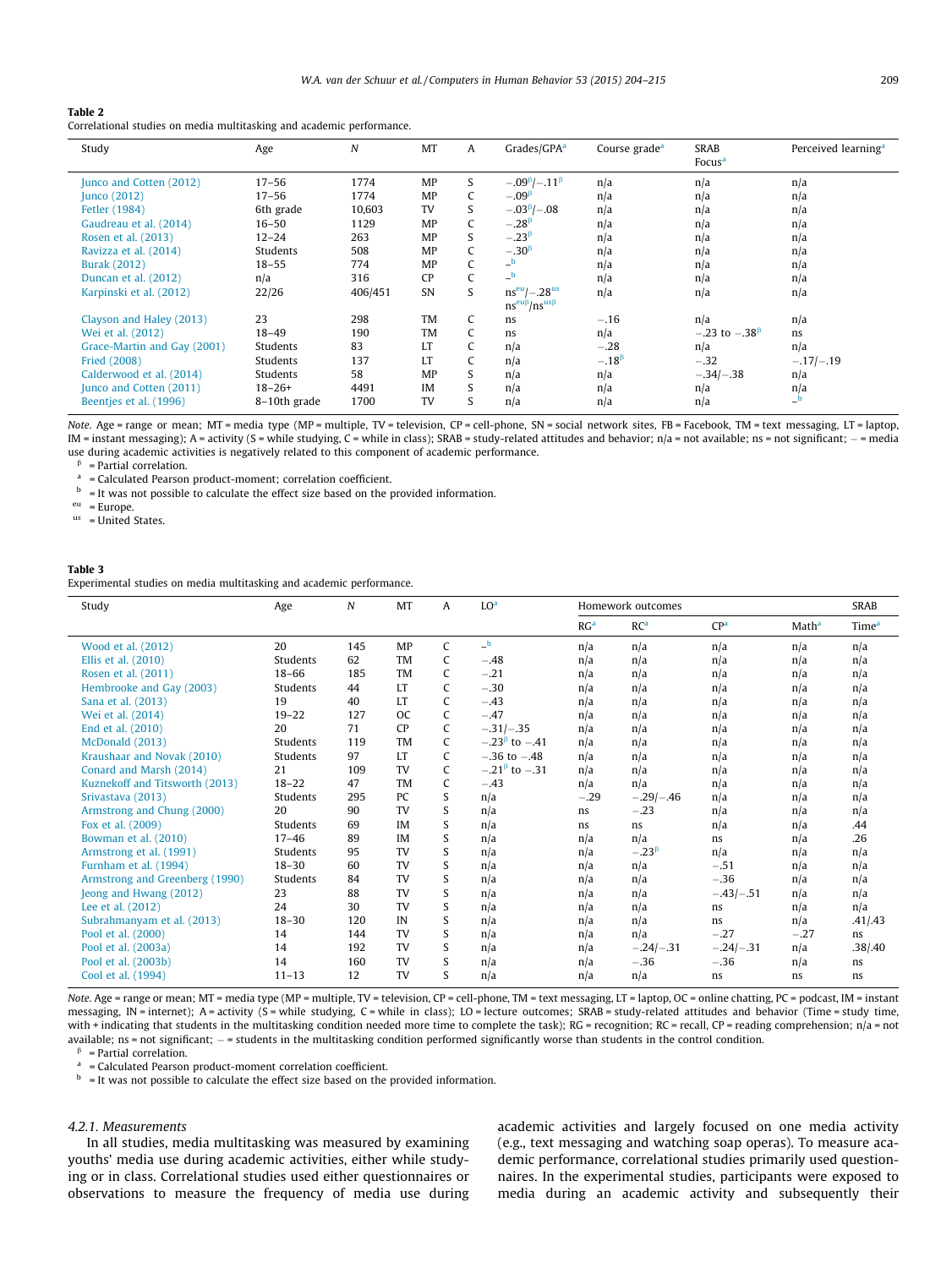understanding of academic content and/or the time spent on the academic activity was measured.

#### 4.2.2. Findings on academic outcomes

4.2.2.1. School grades. Eleven correlational studies examined whether media use during academic activities was associated with overall grades or test scores (see [Table 2](#page-5-0)). Three studies had access to documented grades or GPA [\(Fetler, 1984; Junco, 2012; Junco &](#page-10-0) [Cotten, 2012](#page-10-0)), whereas all other studies used self-reported grades or GPA. Three of 11 studies found no relationship [\(Clayson &](#page-10-0) [Haley, 2013; Karpinski, Kirschner, Ozer, Mellott, & Ochwo, 2012](#page-10-0)<sup>1</sup>; [Wei, Wang, & Klausner, 2012\)](#page-11-0), whereas eight studies found small to moderate negative relationships between the use of media while studying or in class and students' grades or GPA,  $r_\mathrm{range}$  =  $-.03$  to  $-.30$ ([Burak, 2012; Duncan, Hoekstra, & Wilcox, 2012; Fetler, 1984;](#page-10-0) [Gaudreau, Miranda, & Gareau, 2014; Junco, 2012; Junco & Cotten,](#page-10-0) [2012; Ravizza, Hambrick, & Fenn, 2014; Rosen et al., 2013\)](#page-10-0). Three of these eight studies found that the effect of media multitasking on academic performance was dependent on which type of media was used during academic activities. In particular, using Facebook ([Junco, 2012; Junco & Cotten, 2012; Rosen et al., 2013\)](#page-10-0) and engaging in text messaging [\(Junco, 2012; Junco & Cotten, 2012\)](#page-10-0) during academic activities were related to lower GPA. This result may be explained by the highly interruptive nature of these two specific media [\(Rosen et al., 2013\)](#page-11-0).

4.2.2.2. Course and lecture outcomes. Fourteen studies examined whether media use during class was related to course and lecture outcomes: three correlational studies on final course grades (see [Table 2\)](#page-5-0) and 11 experimental studies on test scores relating to the content of the lecture(s) (see [Table 3\)](#page-5-0). All studies found that greater media use during class was related to lower course grades,  $r_{\text{range}}$  =  $-0.16$  to  $-0.28$  ([Clayson & Haley, 2013; Fried, 2008;](#page-10-0) [Grace-Martin & Gay, 2001\)](#page-10-0) or lower test scores,  $r_\mathrm{range}$ = –.21 to -.48 [\(Conard & Marsh, 2014; Ellis, Daniels, & Jauregui, 2010;](#page-10-0) [End, Worthman, Mathews, & Wetterau, 2010; Hembrooke & Gay,](#page-10-0) [2003; Kraushaar & Novak, 2010; Kuznekoff & Titsworth, 2013;](#page-10-0) [McDonald, 2013; Rosen, Lim, Carrier, & Cheever, 2011; Sana,](#page-10-0) [Weston, & Cepeda, 2013; Wei, Wang, & Fass, 2014; Wood et al.,](#page-10-0) [2012\)](#page-10-0). One experimental study examined which specific type of media use during class had an influence on test scores. This study showed that it was not text messaging, e-mailing, or instant messaging but the use of Facebook during class that had a negative effect on students' test scores [\(Wood et al., 2012\)](#page-11-0).

4.2.2.3. Homework outcomes. Fourteen experimental studies focused on homework outcomes. All of these experiments investigated reading assignments, and two of them additionally investigated math assignments. To study the effect of using media while reading, three types of reading outcomes can be distinguished: recognition, recall, and reading comprehension (see [Table 3\)](#page-5-0). Although one of three studies found that using media while reading negatively affected recognition,  $r$ = $-.29$ ([Srivastava, 2013](#page-11-0)), two studies found no effect ([Armstrong &](#page-10-0) [Chung, 2000; Fox et al., 2009](#page-10-0)). In contrast, studies that investigated recall and reading comprehension rather than recognition presented clear evidence for the negative effects of media use while reading. Five of six studies showed that students' recall deteriorated when simultaneously using media,  $r_{\text{range}}$ = –.23 to –.46 ([Armstrong, Boiarsky, & Mares, 1991; Armstrong & Chung, 2000;](#page-10-0) [Pool et al., 2003a, 2003b; Srivastava, 2013\)](#page-10-0); only one study found no effect of media use while reading [\(Fox et al., 2009](#page-10-0)). In addition, six of ten studies found that media use while reading interfered with reading comprehension,  $r_{\text{range}} = -.24$  to  $-.51$  [\(Armstrong &](#page-10-0) [Greenberg, 1990; Furnham, Gunter, & Peterson, 1994; Jeong &](#page-10-0) [Hwang, 2012; Pool et al., 2000, 2003a, 2003b\)](#page-10-0). The other four studies found no effect [\(Bowman, Levine, Waite, & Gendron,](#page-10-0) [2010; Cool, Yarbrough, Patton, Runde, & Keith, 1994; Lee, Lin, &](#page-10-0) [Robertson, 2012; Subrahmanyam et al., 2013](#page-10-0)).

In addition to examining reading outcomes, two experimental studies examined how math performance is affected by television use while working on a math assignment (see [Table 3\)](#page-5-0). One study found that watching television while working on a math assignment resulted in lower performance,  $r = -.27$  ([Pool et al., 2000\)](#page-11-0), whereas the other study found that watching television while working on a math assignment had no effect on math performance ([Cool et al., 1994](#page-10-0)).

#### 4.2.3. Findings on study-related attitudes and behaviors

Fifteen studies examined study-related attitudes and behaviors: six correlational studies and nine experimental studies. These studies primarily examined two types of study-related attitudes and behaviors. Seven experimental studies investigated study time (see [Table 3\)](#page-5-0), and three correlation studies investigated the ability to focus on an academic activity (see [Table 2](#page-5-0)). First, four of the seven experimental studies on study time found that youth who used media while studying needed more time to complete an academic task,  $r_{\text{range}} = .26$  to  $.44$  ([Bowman et al., 2010; Fox et al., 2009;](#page-10-0) [Pool et al., 2003a; Subrahmanyam et al., 2013](#page-10-0)). The other three studies found no relationship [\(Cool et al., 1994; Pool et al., 2000,](#page-10-0) [2003b](#page-10-0)). Second, all three correlational studies on the ability to focus on an academic activity found that greater media use during academic activities was related to a perceived lower ability to focus,  $r_{\text{range}} = -.23$  to  $-.38$  [\(Calderwood, Ackerman, & Conklin,](#page-10-0) [2014; Fried, 2008; Wei et al., 2012](#page-10-0)).

Additionally, three correlational studies ([Calderwood et al.,](#page-10-0) [2014; Gaudreau et al., 2014; Junco & Cotten, 2011\)](#page-10-0) and two experimental study ([End et al., 2010; Kuznekoff & Titsworth, 2013\)](#page-10-0) investigated other study-related attitudes and behaviors. These studies showed that media use during academic activities was related to perceived interference with finishing homework ([Junco](#page-10-0) [& Cotten, 2011](#page-10-0)), less academic satisfaction [\(Gaudreau et al.,](#page-10-0) [2014\)](#page-10-0), lower homework motivation ([Calderwood et al., 2014\)](#page-10-0), and interference with note-taking ([End et al., 2010; Kuznekoff &](#page-10-0) [Titsworth, 2013\)](#page-10-0).

#### 4.2.4. Findings on perceived academic learning

Three correlational studies (see [Table 2](#page-5-0)) and two descriptive studies [\(Braguglia, 2011; Johri et al., 2014](#page-10-0)) examined the relationship between media use during academic activities and youths' perceptions of interference with academic learning ([Beentjes](#page-10-0) [et al., 1996; Fried, 2008; Wei et al., 2012\)](#page-10-0). Two of three studies showed that media use during academic activities was related to lower perceived learning, namely, lower perceived performance on study assignments ([Beentjes et al., 1996](#page-10-0)), and less perceived clarity and understanding of academic content  $(r = -.17)$  and -.19, [Fried, 2008](#page-10-0)). One study, however, found no relationship between media use during academic activities and perceived learning ([Wei et al., 2012\)](#page-11-0). In addition, in two descriptive studies, youth frequently reported that their media use interfered with learning academic content [\(Braguglia, 2011; Johri et al., 2014](#page-10-0)).

## 4.3. Conclusions on media multitasking and academic performance

Studies of academic performance have solely addressed the specific effects of media use during academic activities. The majority of these studies indicated that media use during academic

 $1$  We have sent an e-mail to the corresponding author to clarify some of the results in the article and in contrast to the findings displayed in the article, the author explained that media multitasking was not significantly related to GPA, after controlling for social network sites use.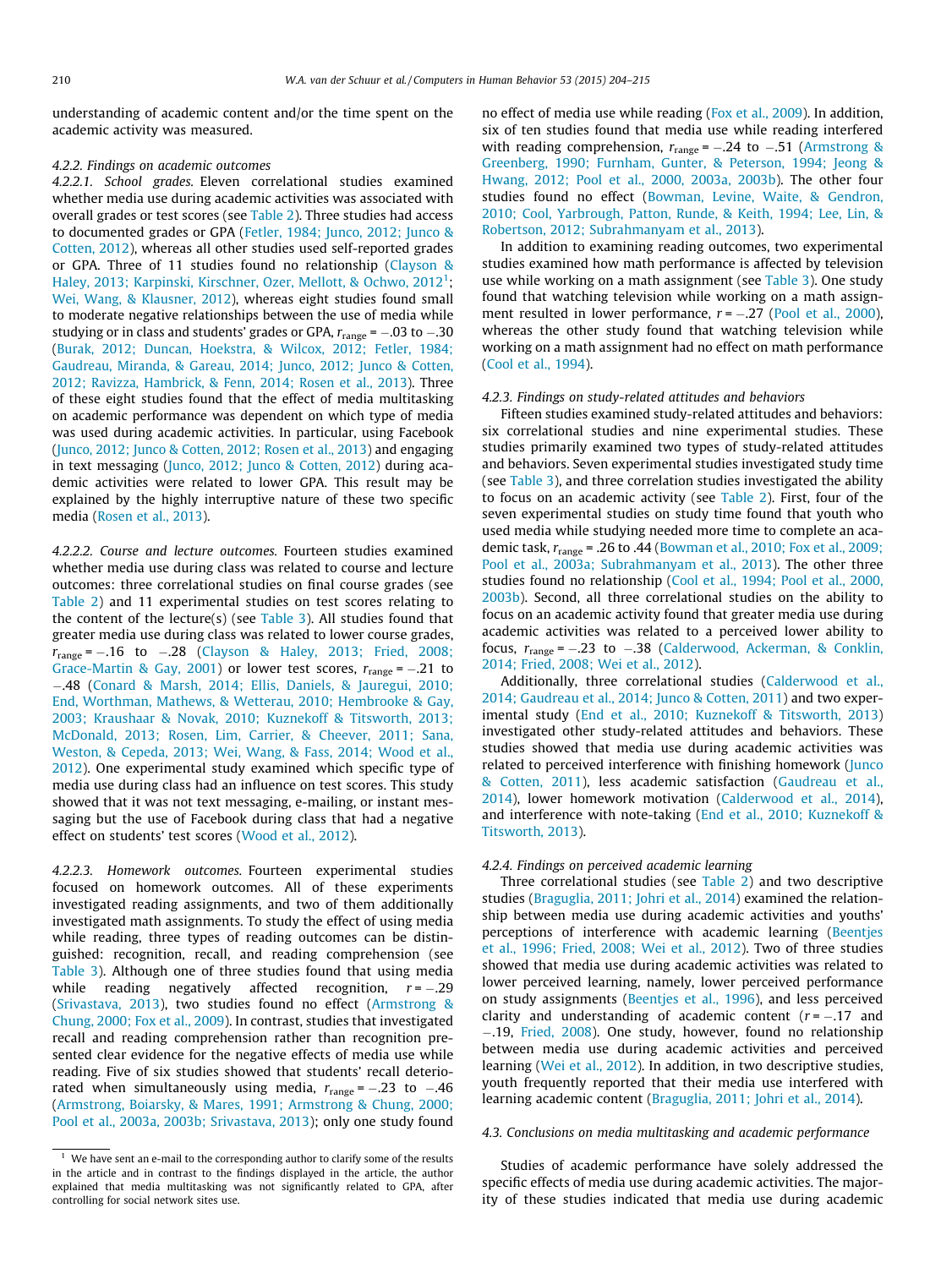activities is negatively related to or interferes with three aspects of academic performance: (a) academic outcomes (i.e., GPA, grades, course/lecture outcomes, homework outcomes), (b) study-related behaviors and attitudes, and (c) perceived academic learning. However, the observed negative relationships or effects were often small to moderate and not always significant (see [Tables 2](#page-5-0) and [3\)](#page-5-0).

#### 5. Media multitasking and socioemotional functioning

Recently, concerns regarding the negative consequences of media multitasking on socioemotional functioning have been raised. Socioemotional functioning is a broad concept that is used to highlight the intertwining relationship between social and emotional functioning [\(Ochsner, 2008](#page-11-0)) and includes multiple components (e.g., [Carter, Briggs-Gowan, Jones, & Little, 2003](#page-10-0)). To date, studies of media multitasking have focused on three possible components of socioemotional functioning: emotional functioning (e.g., depression and social anxiety), social functioning (e.g., sociability and social success), and regulatory behaviors (e.g., sleep).

#### 5.1. Theoretical background

Researchers have provided two potential explanations for why media multitasking may have a negative effect on socioemotional functioning. The first explanation is based on cognitive control as the underlying mechanism. It has been argued that deficits in cognitive control can explain the negative relationship between media multitasking on socioemotional functioning (e.g., [Becker et al.,](#page-10-0) [2013\)](#page-10-0). The ability to control attention and cognitions – also known as effortful control in the psychological literature on socioemotional functioning – has often been linked to the ability to regulate emotions ([Eisenberg, Hofer, & Vaughan, 2007](#page-10-0)). The ability to effectively regulate emotions is in turn related to a variety of positive social and emotional outcomes [\(Eisenberg et al., 2007](#page-10-0)). For example, more effective management of emotions may evoke more positive responses of others and may thus eventually enhance feelings of social competence (e.g., [Eisenberg, Fabes, Guthrie, & Reiser,](#page-10-0) [2000; Eisenberg et al., 2007](#page-10-0)). If media multitasking causes cognitive control to deteriorate, then the ability to regulate emotions may be affected, leading to deficits in socioemotional functioning.

The second explanation focuses on the disruption and displacement of face-to-face interactions. Youth who engage in habitual media multitasking may actually use media during face-to-face communication, which could disrupt and displace face-to-face communication. As face-to-face interactions play a crucial role in youths' healthy socioemotional development ([Pea et al., 2012\)](#page-11-0), limited face-to-face interactions may have a negative influence on socioemotional functioning.

# 5.2. Studies included

In total, four correlational studies that have examined the relationship between media multitasking and socioemotional functioning among youth were included (see Table 4). Two studies included university students ([Becker et al., 2013; Shih, 2013](#page-10-0)), one study included adolescents (12–18 years old, [Calamaro, Mason, &](#page-10-0) [Ratcliffe, 2009](#page-10-0)), and one study included pre- and early adolescents (8–12 years old, [Pea et al., 2012\)](#page-11-0).

## 5.2.1. Measurements

All studies used the MMI ([Ophir et al., 2009\)](#page-11-0) or an adapted version. In addition, one study included an instrument called the Survey of the Previous Day, which examines youths' media multitasking behaviors of the previous day [\(Shih, 2013\)](#page-11-0). To measure socioemotional functioning, several subdomains of socioemotional

#### Table 4

Correlational studies on media multitasking and socioemotional functioning.

| Study                | Age       | N             | Socioemotional<br>functioning                 | Correlation      |
|----------------------|-----------|---------------|-----------------------------------------------|------------------|
|                      |           |               | <b>Emotional functioning</b>                  |                  |
| Becker et al.        | Students  | 318           | Depression                                    | .19 <sup>B</sup> |
| (2013)               |           |               | Social anxiety                                | $.17^{\beta}$    |
| Pea et al.<br>(2012) | $8 - 12$  | 3461<br>girls | Feelings of normalcy                          | $-.05^{\beta}$   |
| Shih (2013)          | $18 - 43$ | 138           | Emotional positivity                          | ns               |
|                      |           |               | Emotional well-being                          | ns               |
|                      |           |               | Social functioning                            | ns               |
| Pea et al<br>(2012)  | $8 - 12$  | 3461<br>girls | Social success                                | ns               |
| Shih (2013)          | $18 - 43$ | 138           | Sociability<br>Regulatory behaviors           | ns               |
| Pea et al<br>(2012)  | $8 - 12$  | 3461<br>girls | Hours of sleep                                | $-.09\beta$      |
| Calamaro<br>et al    | $12 - 18$ | 100           | Hours of sleep on school<br>nights            | $\mathbf{b}$     |
| (2009)               |           |               | Falling asleep during<br>school               | $+^{\rm b}$      |
|                      |           |               | Difficulties falling asleep<br>on a weeknight | $+^{\rm b}$      |

Note. Age = range or mean; 0 = not significant, – = media multitasking is negatively related to this aspect of socioemotional functioning;  $+$  = media multitasking is positively related to this aspect of socioemotional functioning;

= Partial correlation.

b = It was not possible to calculate the effect size based on the provided information.

functioning have been assessed using questionnaires (for an overview of these subdomains, see Table 4).

#### 5.2.2. Findings on socioemotional functioning

The four studies examined different components of socioemotional functioning: three studies on emotional functioning, two on social functioning, and two on regulatory behaviors (i.e., sleep) (see Table 4). Although one study found that media multitasking was unrelated to positive aspects of emotional functioning (i.e., emotional positivity and well-being, [Shih, 2013\)](#page-11-0), the other two studies showed that media multitasking was related to problematic emotional functioning,  $r_{\text{range}} = .05$  to .19. In particular, more media multitasking was related to more symptoms of depression, higher levels of social anxiety ([Becker et al., 2013](#page-10-0)), and fewer feelings of normalcy [\(Pea et al., 2012\)](#page-11-0). Moreover, the two studies on sleep showed that more media multitasking was related to less sleep, r = -.09 ([Calamaro et al., 2009; Pea et al., 2012](#page-10-0)), more difficulties in falling asleep on a weeknight, and a higher likelihood of falling asleep during school [\(Calamaro et al., 2009](#page-10-0)). By contrast, both studies on social functioning found no relationship between media multitasking and social functioning [\(Pea et al., 2012; Shih,](#page-11-0) [2013](#page-11-0)).

#### 5.3. Conclusions on media multitasking and socioemotional functioning

The few available studies on socioemotional functioning indicate that media multitasking is related to lower emotional functioning, less sleep and more sleeping problems. In contrast, media multitasking appears to be unrelated to social functioning.

#### 6. Discussion

Despite an increasing number of empirical studies on the consequences of media multitasking for youth, there is still little clarity regarding the potential negative effects of media multitasking on the three domains of youths' functioning: cognitive control, academic performance, and socioemotional functioning. The aim of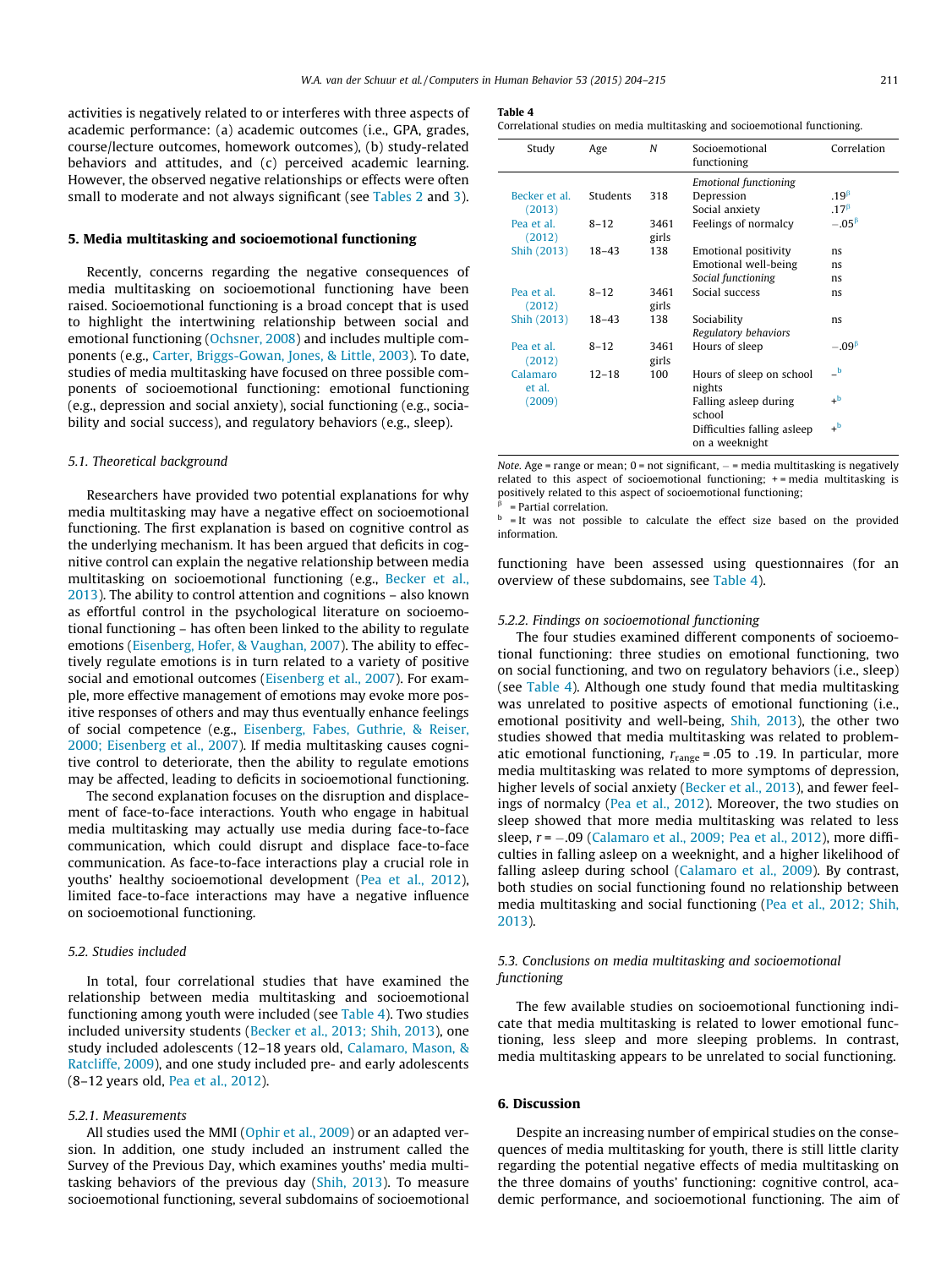the present review was therefore to summarize existing theories and integrate available findings.

Overall, the studies on cognitive control show that media multitasking is negatively related to cognitive control in everyday life as measured with self-reports of cognitive control. Moreover, media multitasking is negatively related to specific cognitive control processes as measured with performance-based tasks, in particular to the ability to sustain attention. These findings are in line with the scattered attention hypothesis, which states that youth who frequently engage in media multitasking may lose the ability to focus on one activity. It must be noted, however, that media multitasking is unrelated to some cognitive control processes, measured with performance-based tasks. For example, the majority of the studies found no evidence for a relationship between media multitasking and task switching or working memory capacity (e.g., [Baumgartner et al., 2014; Minear et al., 2013](#page-10-0)).

With regard to academic performance, the majority of the studies show that media use during academic activities is negatively related to the three aspects of academic performance (i.e., academic outcomes, study-related attitudes and behaviors, and perceived academic learning). These negative relationships were found in experimental as well as survey studies, although the effects in both types of studies are small to moderate. Two potential explanations for these effects have been put forward: (1) media multitasking may displace the time spent on academic activities (e.g., [Fox et al., 2009\)](#page-10-0), and (2) media use during academic activities may limit the information processing capacity that is available for the academic content (e.g., [Junco & Cotten, 2011](#page-10-0)). However, because none of the studies has investigated the underlying mechanisms of this relationship, it is as yet not possible to single out which explanation is most valid.

Lastly, the few studies on socioemotional functioning show that media multitasking is negatively related to several subdomains of socioemotional functioning. Youth who reported higher levels of media multitasking showed lower emotional well-being and more sleep problems. Although the theoretical link remains somewhat vague and possible underlying mechanisms have not been examined yet, media multitasking could interfere with socioemotional functioning through (1) deficits in cognitive control, and (2) disruption and displacement of face-to-face interactions.

Overall, the available studies indicate a small to moderate negative relationship between media multitasking and cognitive control, academic performance, and socioemotional functioning. Although the findings of previous research have been important in highlighting current concerns regarding media multitasking among youth, this review identifies important research gaps. To further advance this research field, we have thus identified five areas that need more attention in future research on media multitasking among youth: examining causality, establishing more targeted theories, improving media multitasking measurements, examining individual differences, and including representative samples.

#### 6.1. Research gaps and directions for future research

#### 6.1.1. Examining causality

Most importantly, the direction of the relationship between media multitasking and the three domains of youths' functioning remains unclear. To date, researchers have primarily relied on cross-sectional data. Therefore, findings regarding the direction of the relationship between media multitasking and the three domains of youths' functioning are inconclusive. Although it is typically argued that media multitasking leads to problems in cognitive control, academic performance, and socioemotional functioning, the relationship could also be reversed or reciprocal, as is consistent with many contemporary media-effects theories ([Valkenburg & Peter, 2013](#page-11-0)). For example, it is possible that youth who show deficits in cognitive control, academic performance, and socioemotional functioning are more likely to engage in media multitasking. Youth who show deficits in cognitive control may have difficulties in their ability to sustain attention on one media activity and may therefore simultaneously engage in other media or non-media activities. Similarly, it could be that students with lower academic performance are less motivated at school ([Richardson, Abraham, & Bond, 2012\)](#page-11-0), which may lead to an increased use of media during school-related activities. Less motivated students may also be less willing to regulate their media use while learning (e.g., [Schunk & Zimmerman, 2008](#page-11-0)). Therefore, to advance the field and address the question of causality, longitudinal studies of media multitasking and youths' functioning are needed.

#### 6.1.2. Establishing more targeted theories

Few studies on media multitasking among youth have been conducted using a clear theoretical framework. A clear theoretical framework can provide guidelines regarding the variables that should be investigated and can enhance the cohesiveness of research on media multitasking among youth. Many studies have not included an explicit hypothesis regarding the mechanisms that explain the relationship between media multitasking and youths' functioning. To establish these theories, future research should formulate and test specific hypotheses and examine potential underlying mechanisms to explain why media multitasking interferes with cognitive control, academic performance, and socioemotional functioning.

For example, a clear theoretical framework for the underlying mechanisms in the relationship between media multitasking and academic performance is missing. Two potential mechanisms that could explain this relationship could be (1) the displacement of time spent on an academic task (e.g., [Fox et al., 2009](#page-10-0)), or (2) limited information processing capacities for academic content when using media simultaneously (e.g., [Junco & Cotten, 2011\)](#page-10-0), or both. The displacement hypothesis might also play an important role for explaining the negative relationship between media multitasking and socioemotional functioning. More specifically, media multitasking could simply displace the time spent on face-to-face interactions [\(Pea et al., 2012\)](#page-11-0). This displacement of face-to-face interactions may lead to lower socioemotional functioning.

In addition, cognitive control may play a crucial role in the explanation of media multitasking effects, not only as a direct effect but also as a mediator of the effects between media multitasking and academic performance and socioemotional functioning. If media multitasking results in deficits in cognitive control, these deficits may lead to lower academic performance and lower socioemotional functioning. For example, adolescents who have difficulties sustaining their attention may have difficulties to perform well in school. Similarly, it has been argued that deficits in cognitive control may result in lower socioemotional functioning, because the ability to control attention and cognitions has been linked to the ability to regulate emotions and expressions ([Eisenberg et al., 2007](#page-10-0)).

Another aspect that needs to be taken into account in future studies is that media multitasking includes at least two types of multitasking with media: the simultaneous use of more than one medium and media use while engaging in non-media activities ([Jeong & Hwang, 2012; Wallis, 2010](#page-10-0)). Studies vary greatly in the type of media multitasking that they include. Whereas some studies focus explicitly on the simultaneous use of more than one medium (e.g., [Ophir et al., 2009\)](#page-11-0), others also examine media use while engaging in non-media activities (e.g., [Shih, 2013\)](#page-11-0). To improve the comparability across studies and to examine the consequences of each type of media multitasking, both types should be examined.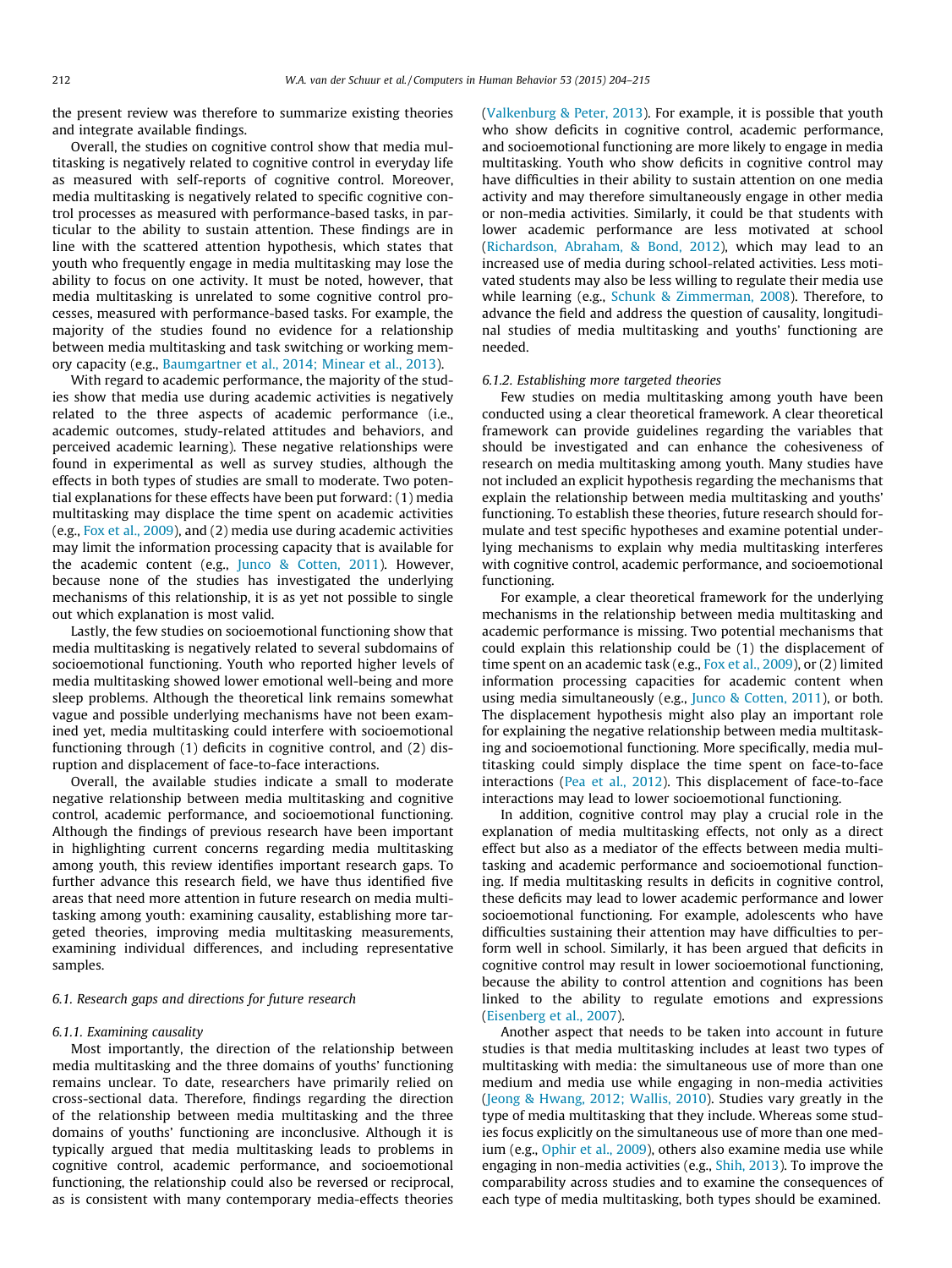Moreover, studies of academic performance have solely addressed the effects of media use during academic activities on academic performance. This type of media multitasking may have a direct effect on academic performance because it may directly interfere with academic activity. However, media multitasking could in the long-term also have an indirect effect on academic performance through its effect on cognitive control (e.g., [Ophir](#page-11-0) [et al., 2009\)](#page-11-0). If adolescents lose their ability to focus and sustain attention, this may have negative consequences for their academic performance in the long run. Therefore, future studies on academic performance should examine not only the direct effect of media use during academic activities but also the long-term effects of media multitasking.

Finally, conceptualizations of the consequences of media multitasking vary considerably, which makes it difficult to compare findings across studies. More specifically, the included studies examined (1) various control processes and different performance-based tasks for the same control process, (2) multiple measures of academic performance, and (3) highly diverse subdomains of socioemotional functioning. Future studies should emphasize which subdomains are included, why these domains are chosen, and how they are measured.

#### 6.1.3. Improving media multitasking measurements

Tools for measuring media multitasking are sometimes questionable. Although all studies on the relationship between media multitasking and cognitive control have used the MMI to measure the simultaneous use of multiple media, researchers have used several different cut-off scores to differentiate heavy media multitaskers from light media multitaskers ([Minear et al., 2013](#page-11-0)). The majority of the studies use the upper and lower quartiles to select heavy media multitaskers and light media multitaskers respectively. Therefore, we suggest that future studies should use the upper and lower quartiles as a fixed cut-off mark to facilitate comparisons across studies. Moreover, only a few researchers have examined the continuum of media multitasking. Solely investigating extreme groups and using different cut-offs weakens the comparability among studies. Therefore, future research should address the continuum of media multitasking and should not solely use cut-offs to categorize multitaskers.

Finally, research on the relationship between media multitasking and academic performance often includes only one type of media use (e.g., Facebook, text messaging, or TV). It is important to realize that this focus on a single medium does not accurately capture the current media-saturated environment of youth (e.g., [Lee et al., 2012](#page-11-0)), who may actually be Facebooking, texting, and watching TV while they are working on their homework.

#### 6.1.4. Focusing on individual and contextual differences

Some initial attempts have been made to examine individual differences in the relationship between media use during academic activities and academic performance. Studies on personality characteristics indicated that introverts perform worse than extroverts when exposed to television while reading [\(Furnham et al., 1994;](#page-10-0) [Ylias & Heaven, 2003](#page-10-0)). [Ylias and Heaven \(2003\)](#page-11-0) also examined four other personality characteristics (neuroticism, agreeableness, conscientiousness, and openness) but found that none of these characteristics moderated the relationship between multitasking and performance. Finally, several individual difference factors that are directly related to academic performance have been examined, such as level of expertise ([Lin, Robertson, & Lee, 2009](#page-11-0)), interest level ([Conard & Marsh, 2014](#page-10-0)), and self-regulation [\(Parks-Stamm,](#page-11-0) [Gollwitzer, & Oettingen, 2010\)](#page-11-0). These studies have indicated that when youth show lower levels of expertise and self-regulation media multitasking interferes more with their academic

performance. Interest level, however, does not moderate the effects of media multitasking on academic performance.

Although some studies have examined individual differences related to the academic context, other possible individual differences that may moderate the relationship between media multitasking and youths' functioning have been widely ignored. The available studies have often found small to moderate negative relationships, possibly as a result of individual differences, as some individuals may be more susceptible to media multitasking effects than others [\(Valkenburg & Peter, 2013](#page-11-0)). To increase our understanding of the influence of media multitasking on youths' functioning, we need to identify which individuals are more susceptible to these effects by examining, for example, demographic (e.g., age and gender) and dispositional moderators (e.g., sensation seeking and impulsivity).

In addition to individual differences, contextual differences may also explain the differences in the consequences of media multitasking. To date, studies have only focused on contextual factors that are related to the academic context. For example, studies have focused on contextual factors, such as task relevance [\(Srivastava,](#page-11-0) [2013](#page-11-0)), task difficulty [\(Fox et al., 2009; Pool et al., 2000](#page-10-0)), and note-taking [\(Subrahmanyam et al., 2013; Wei et al., 2014\)](#page-11-0). Although task difficulty does not moderate media multitasking effects on academic performance, the studies have indicated media multitasking is more disruptive when task-relevance is high and youth do not engage in note-taking. However, future research should, for instance, also investigate which types of media may be particularly disruptive. For example, it is conceivable that media on digital mobile devices (e.g., text-messaging and social media platforms) are especially disruptive due to their ubiquitousness and highly disruptive potential through beeps, alerts, and pop-ups.

#### 6.1.5. Including representative samples

Although concerns regarding media multitasking primarily focus on adolescents, only a few studies have actually investigated adolescents. Moreover, an important shortcoming of the existing studies is the inclusion of unrepresentative samples. Most studies of emerging adults are small and included only students from one specific university with a wide age range. Media multitasking and its effects may, however, differ by age. For instance, self-regulatory skills continue to develop throughout adolescence ([Steinberg, 2004\)](#page-11-0). Adolescents may therefore be less able to self-regulate their media multitasking behaviors than college students, which could result in higher levels of media multitasking in adolescence than in emerging adulthood. In addition, we observed high levels of gender bias within studies, often characterized by an overrepresentation of girls. Previous research highlighted that media use and its effects could differ for gender ([Valkenburg & Peter, 2013](#page-11-0)). Therefore, to improve our understanding of media multitasking effects on youth, we need more representative samples of youth.

#### 6.2. Conclusion

Researchers often implicitly or explicitly state that media multitasking has negative effects on youths' functioning. After carefully integrating the existing studies, the weight of evidence appears to support a small to moderate negative relationship between media multitasking and the three domains of youths' functioning. However, some studies found no significant relationship and evidence regarding the causality of this relationship is still lacking. Therefore, a more nuanced view of the negative effects of media multitasking on youths' functioning is needed. Future research should particularly focus on building more targeted theories, examining moderators, and establishing causality.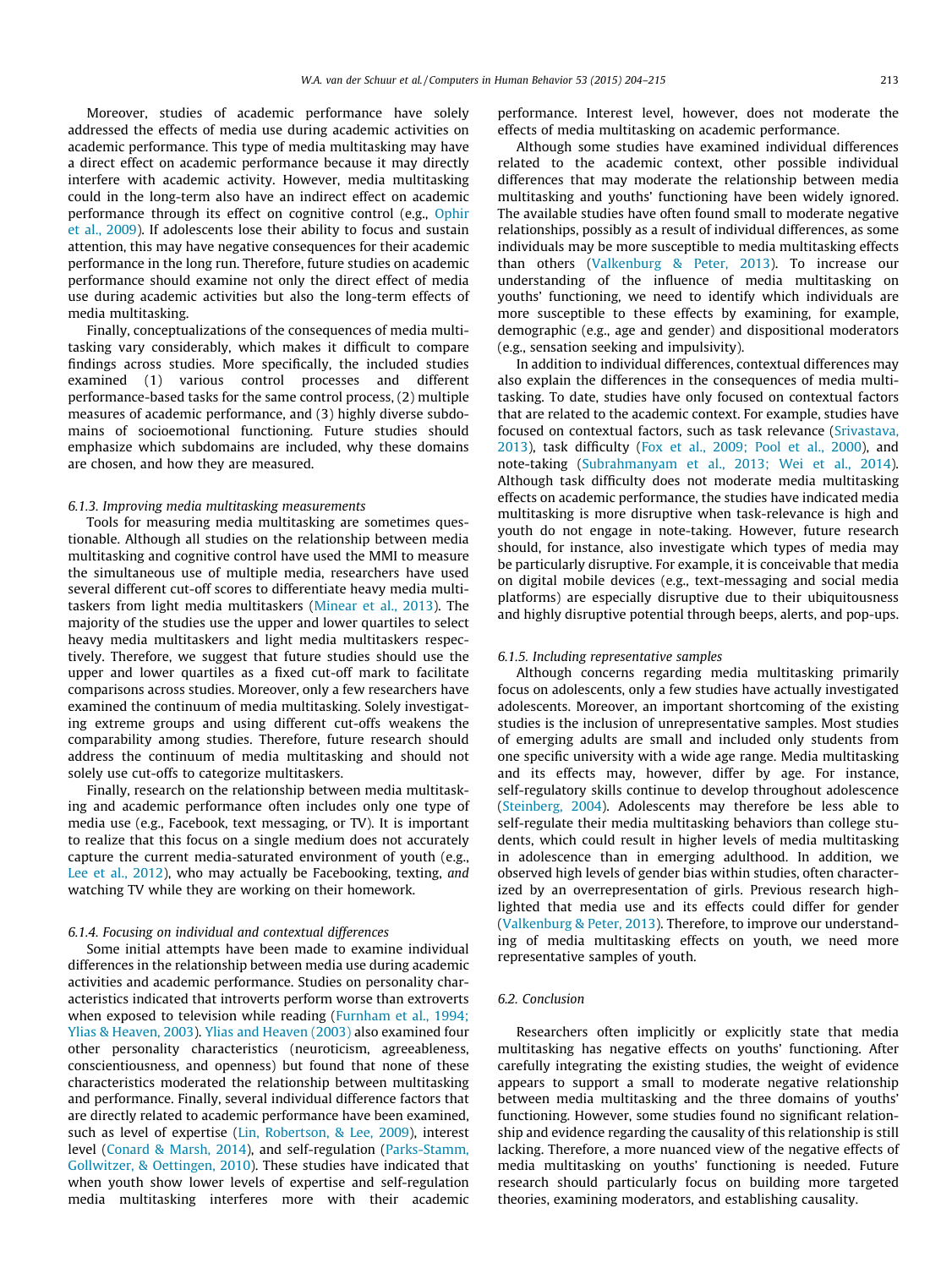# <span id="page-10-0"></span>Appendix A. Supplementary material

Supplementary data associated with this article can be found, in the online version, at [http://dx.doi.org/10.1016/j.chb.2015.06.035.](http://dx.doi.org/10.1016/j.chb.2015.06.035)

#### References

References marked with an asterisk indicate studies included in this review.

- ⁄Alzahabi, R., & Becker, M. W. (2013). The association between media multitasking, task-switching, and dual-task performance. Journal of Experimental Psychology: Human Perception and Performance, 39(5), 1485-1495. [http://dx.doi.org/](http://dx.doi.org/10.1037/a0031208) [10.1037/a0031208](http://dx.doi.org/10.1037/a0031208) (studies included in this review).
- ⁄Armstrong, G. B., Boiarsky, G. A., & Mares, M. (1991). Background television and reading performance. Communications Monographs, 58(3), 235–253. [http://](http://dx.doi.org/10.1080/03637759109376228) [dx.doi.org/10.1080/03637759109376228](http://dx.doi.org/10.1080/03637759109376228) (studies included in this review).
- ⁄Armstrong, G. B., & Chung, L. (2000). Background television and reading memory in context assessing TV interference and facilitative context effects on encoding versus retrieval processes. Communication Research, 27(3), 327-352. [http://](http://dx.doi.org/10.1177/009365000027003003) [dx.doi.org/10.1177/009365000027003003](http://dx.doi.org/10.1177/009365000027003003) (studies included in this review).
- ⁄Armstrong, G. B., & Greenberg, B. S. (1990). Background television as an inhibitor of cognitive processing. Human Communication Research, 16(3), 355–386. [http://](http://dx.doi.org/10.1111/j.1468-2958.1990.tb00215.x) [dx.doi.org/10.1111/j.1468-2958.1990.tb00215.x](http://dx.doi.org/10.1111/j.1468-2958.1990.tb00215.x) (studies included in this review).
- Arnett, J. J. (2000). Emerging adulthood: A theory of development from the late teens through the twenties. American Psychologist, 55(5), 469–480. [http://](http://dx.doi.org/10.1037/0003-066X.55.5.469) [dx.doi.org/10.1037/0003-066X.55.5.469.](http://dx.doi.org/10.1037/0003-066X.55.5.469)
- ⁄Baumgartner, S. E., Weeda, W. D., Van der Heijden, L. L., & Huizinga, M. (2014). The relationship between media multitasking and executive function in early adolescents. The Journal of Early Adolescence, 1–25. [http://dx.doi.org/10.1177/](http://dx.doi.org/10.1177/0272431614523133) [0272431614523133](http://dx.doi.org/10.1177/0272431614523133) (studies included in this review).
- Becker, M. W., Alzahabi, R., & Hopwood, C. J. (2013). Media multitasking is associated with symptoms of depression and social anxiety. Cyberpsychology,<br>Behavior. and Social Networking. 16(2). 132-135. http://dx.doi.org/ Behavior, and Social Networking, 16(2), 132-135. [10.1089/cyber.2012.0291](http://dx.doi.org/10.1089/cyber.2012.0291) (studies included in this review).
- ⁄Beentjes, J. W. J., Koolstra, C. M., & Van der Voort, T. H. A. (1996). Combining background media with doing homework: Incidence of background media use and perceived effects. Communication Education, 45(1), 59–72. [http://dx.doi.org/](http://dx.doi.org/10.1080/03634529609379032) [10.1080/03634529609379032](http://dx.doi.org/10.1080/03634529609379032) (studies included in this review).
- ⁄Bowman, L. L., Levine, L. E., Waite, B. M., & Gendron, M. (2010). Can students really multitask? An experimental study of instant messaging while reading. Computers & Education, 54(4), 927–931. [http://dx.doi.org/10.1016/](http://dx.doi.org/10.1016/j.compedu.2009.09.024) [j.compedu.2009.09.024](http://dx.doi.org/10.1016/j.compedu.2009.09.024) (studies included in this review).
- ⁄[Braguglia, K. H. \(2011\). Cellular telephone use: A survey of college business](http://refhub.elsevier.com/S0747-5632(15)00474-4/h0050) students. [Journal of College Teaching & Learning, 5](http://refhub.elsevier.com/S0747-5632(15)00474-4/h0050)(4), 55–62 (studies included in [this review\)](http://refhub.elsevier.com/S0747-5632(15)00474-4/h0050).
- ⁄[Burak, L. \(2012\). Multitasking in the university classroom.](http://refhub.elsevier.com/S0747-5632(15)00474-4/h0055) International Journal for [the Scholarship of Teaching and Learning, 6](http://refhub.elsevier.com/S0747-5632(15)00474-4/h0055)(2), 1–12 (studies included in this [review\).](http://refhub.elsevier.com/S0747-5632(15)00474-4/h0055)
- ⁄Cain, M. S., & Mitroff, S. R. (2011). Distractor filtering in media multitaskers. Perception, 40(10), 1183–1192. [http://dx.doi.org/10.1068/p7017.](http://dx.doi.org/10.1068/p7017)
- ⁄Calamaro, C. J., Mason, T. B., & Ratcliffe, S. J. (2009). Adolescents living the 24/7 lifestyle: Effects of caffeine and technology on sleep duration and daytime functioning. Pediatrics, 123(6), e1005–e1010. [http://dx.doi.org/10.1542/](http://dx.doi.org/10.1542/peds.2008-3641) [peds.2008-3641](http://dx.doi.org/10.1542/peds.2008-3641) (studies included in this review).
- ⁄Calderwood, C., Ackerman, P. L., & Conklin, E. M. (2014). What else do college students ''do'' while studying? An investigation of multitasking. Computers & Education, 75, 19–29. <http://dx.doi.org/10.1016/j.compedu.2014.02.004> (studies included in this review).
- Carrier, L. M., Cheever, N. A., Rosen, L. D., Benitez, S., & Chang, J. (2009). Multitasking across generations: Multitasking choices and difficulty ratings in three generations of Americans. Computers in Human Behavior, 25(2), 483–489. <http://dx.doi.org/10.1167/10.7.260>.
- Carter, A. S., Briggs-Gowan, M. J., Jones, S. M., & Little, T. D. (2003). The infant– toddler social and emotional assessment (ITSEA): Factor structure, reliability, and validity. Journal of Abnormal Child Psychology, 31(5), 495–514. [http://](http://dx.doi.org/10.1023/A:1025449031360) [dx.doi.org/10.1023/A:1025449031360.](http://dx.doi.org/10.1023/A:1025449031360)
- ⁄Clayson, D. E., & Haley, D. A. (2013). An introduction to multitasking and texting prevalence and impact on grades and GPA in marketing classes. Journal of Marketing Education, 35(1), 26–40. [http://dx.doi.org/10.1177/](http://dx.doi.org/10.1177/0273475312467339) [0273475312467339](http://dx.doi.org/10.1177/0273475312467339) (studies included in this review).
- ⁄Conard, M. A., & Marsh, R. F. (2014). Interest level improves learning but does not moderate the effects of interruptions: An experiment using simultaneous multitasking. Learning and Individual Differences, 30, 112–117. [http://dx.doi.org/](http://dx.doi.org/10.1016/j.lindif.2013.11.004) [10.1016/j.lindif.2013.11.004](http://dx.doi.org/10.1016/j.lindif.2013.11.004) (studies included in this review).
- ⁄Cool, V. A., Yarbrough, D. B., Patton, J. E., Runde, R., & Keith, T. Z. (1994). Experimental effects of radio and television distractors on children's performance on mathematics and reading assignments. The Journal of Experimental Education, 62(3), 181–194. [http://dx.doi.org/10.1080/](http://dx.doi.org/10.1080/00220973.1994.9943839) [00220973.1994.9943839](http://dx.doi.org/10.1080/00220973.1994.9943839) (studies included in this review).
- Crnc̆ec, R., Wilson, S. J., & Prior, M. (2006). The cognitive and academic benefits of music to children: Facts and fiction. Educational Psychology, 26(4), 579–594. [http://dx.doi.org/10.1080/01443410500342542.](http://dx.doi.org/10.1080/01443410500342542)
- Crone, E. A., & Dahl, R. E. (2012). Understanding adolescence as a period of social– affective engagement and goal flexibility. Nature Reviews Neuroscience, 13(9), 636–650. [http://dx.doi.org/10.1038/nrn3313.](http://dx.doi.org/10.1038/nrn3313)
- ⁄Duncan, D. K., Hoekstra, A. R., & Wilcox, B. R. (2012). Digital devices, distraction, and student performance: Does in-class cell phone use reduce learning? Astronomy Education Review, 11(1). <http://dx.doi.org/10.3847/AER2012011> (studies included in this review).
- Eisenberg, N., Fabes, R. A., Guthrie, I. K., & Reiser, M. (2000). Dispositional emotionality and regulation: Their role in predicting quality of social functioning. Journal of Personality and Social Psychology, 78(1), 136–157. <http://dx.doi.org/10.1037/0022-3514.78.1.136>.
- [Eisenberg, N., Hofer, C., & Vaughan, J. \(2007\). Effortful control and its socioemotional](http://refhub.elsevier.com/S0747-5632(15)00474-4/h0120) [consequences. In J. J. Gross \(Ed.\),](http://refhub.elsevier.com/S0747-5632(15)00474-4/h0120) Handbook of emotion regulation (pp. 287–306). [New York: Guilford.](http://refhub.elsevier.com/S0747-5632(15)00474-4/h0120)
- ⁄[Ellis, Y., Daniels, B., & Jauregui, A. \(2010\). The effect of multitasking on the grade](http://refhub.elsevier.com/S0747-5632(15)00474-4/h0125) performance of business students. [Research in Higher Education Journal, 8](http://refhub.elsevier.com/S0747-5632(15)00474-4/h0125), 1–10 [\(studies included in this review\).](http://refhub.elsevier.com/S0747-5632(15)00474-4/h0125)
- ⁄End, C. M., Worthman, S., Mathews, M. B., & Wetterau, K. (2010). Costly cell phones: The impact of cell phone rings on academic performance. Teaching of Psychology, 37(1), 55–57. <http://dx.doi.org/10.1080/00986280903425912> (studies included in this review).
- ⁄Fetler, M. (1984). Television viewing and school achievement. Journal of Communication, 34(2), 104–118. [http://dx.doi.org/10.1111/j.1460-2466.1984.](http://dx.doi.org/10.1111/j.1460-2466.1984.tb02163.x) [tb02163.x](http://dx.doi.org/10.1111/j.1460-2466.1984.tb02163.x) (studies included in this review).
- ⁄Fox, A. B., Rosen, J., & Crawford, M. (2009). Distractions, distractions: Does instant messaging affect college students' performance on a concurrent reading comprehension task? CyberPsychology & Behavior, 12(1), 51-53. [http://](http://dx.doi.org/10.1089/cpb.2008.0107) [dx.doi.org/10.1089/cpb.2008.0107](http://dx.doi.org/10.1089/cpb.2008.0107) (studies included in this review).
- ⁄Fried, C. B. (2008). In-class laptop use and its effects on student learning. Computers & Education, 50(3), 906–914. [http://dx.doi.org/10.1016/](http://dx.doi.org/10.1016/j.compedu.2006.09.006) [j.compedu.2006.09.006](http://dx.doi.org/10.1016/j.compedu.2006.09.006) (studies included in this review).
- ⁄Furnham, A., Gunter, B., & Peterson, E. (1994). Television distraction and the performance of introverts and extroverts. Applied Cognitive Psychology, 8(7), 705–711. <http://dx.doi.org/10.1002/acp.2350080708> (studies included in this review).
- ⁄Gaudreau, P., Miranda, D., & Gareau, A. (2014). Canadian university students in wireless classrooms: What do they do on their laptops and does it really matter? Computers & Education, 70, 245–255. [http://dx.doi.org/10.1016/](http://dx.doi.org/10.1016/j.compedu.2013.08.019) [j.compedu.2013.08.019](http://dx.doi.org/10.1016/j.compedu.2013.08.019) (studies included in this review).
- ⁄[Grace-Martin, M., & Gay, G. \(2001\). Web browsing, mobile computing and](http://refhub.elsevier.com/S0747-5632(15)00474-4/h0165) academic performance. [Educational Technology & Society, 4](http://refhub.elsevier.com/S0747-5632(15)00474-4/h0165)(3), 95–107 (studies [included in this review\)](http://refhub.elsevier.com/S0747-5632(15)00474-4/h0165).
- ⁄Hembrooke, H., & Gay, G. (2003). The laptop and the lecture: The effects of multitasking in learning environments. Journal of Computing in Higher Education, 15(1), 46–64. <http://dx.doi.org/10.1007/BF02940852> (studies included in this review).
- Jacobsen, W. C., & Forste, R. (2011). The wired generation: Academic and social outcomes of electronic media use among university students. Cyberpsychology, Behavior, and Social Networking,  $14(5)$ ,  $275-280$ . http://dx.doi.org/ Behavior, and Social Networking, [10.1089/cyber.2010.0135](http://dx.doi.org/10.1089/cyber.2010.0135).
- Jeneson, A., & Squire, L. R. (2012). Working memory, long-term memory, and medial<br>temporal lobe function. *Learning & Memory, 19*(1), 15–25. [http://dx.doi.org/](http://dx.doi.org/10.1101/lm.024018.111) [10.1101/lm.024018.111.](http://dx.doi.org/10.1101/lm.024018.111)
- ⁄Jeong, S., & Hwang, Y. (2012). Does multitasking increase or decrease persuasion? Effects of multitasking on comprehension and counterarguing. Journal of Communication, 62(4), 571–587. [http://dx.doi.org/10.1111/j.1460-2466.2012.](http://dx.doi.org/10.1111/j.1460-2466.2012.01659.x) [01659.x](http://dx.doi.org/10.1111/j.1460-2466.2012.01659.x) (studies included in this review).
- ⁄Johri, A., Teo, H. J., Lo, J., Dufour, M., & Schram, A. (2014). Millennial engineers: Digital media and information ecology of engineering students. Computers in Human Behavior, 33, 286–301. <http://dx.doi.org/10.1016/j.chb.2013.01.048> (studies included in this review).
- ⁄Junco, R. (2012). In-class multitasking and academic performance. Computers in Human Behavior, 28(6), 2236–2243. [http://dx.doi.org/10.1016/j.chb.2012.](http://dx.doi.org/10.1016/j.chb.2012.06.031) [06.031](http://dx.doi.org/10.1016/j.chb.2012.06.031) (studies included in this review).
- ⁄Junco, R., & Cotten, S. R. (2011). Perceived academic effects of instant messaging use. Computers & Education, 56(2), 370-378. [http://dx.doi.org/10.1016/](http://dx.doi.org/10.1016/j.compedu.2010.08.020) [j.compedu.2010.08.020](http://dx.doi.org/10.1016/j.compedu.2010.08.020) (studies included in this review).
- ⁄Junco, R., & Cotten, S. R. (2012). No A 4 U: The relationship between multitasking and academic performance. Computers & Education, 59(2), 505-514. [http://](http://dx.doi.org/10.1016/j.compedu.2011.12.023) [dx.doi.org/10.1016/j.compedu.2011.12.023](http://dx.doi.org/10.1016/j.compedu.2011.12.023) (studies included in this review).
- Kämpfe, J., Sedlmeier, P., & Renkewitz, F. (2011). The impact of background music on adult listeners: A meta-analysis. Psychology of Music, 39(4), 424–448. [http://](http://dx.doi.org/10.1177/0305735610376261) [dx.doi.org/10.1177/0305735610376261.](http://dx.doi.org/10.1177/0305735610376261)
- Kane, M. J., Brown, L. H., McVay, J. C., Silvia, P. J., Myin-Germeys, I., & Kwapil, T. R. (2007). For whom the mind wanders, and when: An experience-sampling study of working memory and executive control in daily life. Psychological Science, 18(7), 614–621. [http://dx.doi.org/10.1111/j.1467-9280.2007.01948.x.](http://dx.doi.org/10.1111/j.1467-9280.2007.01948.x)
- ⁄Karpinski, A. C., Kirschner, P. A., Ozer, I., Mellott, J. A., & Ochwo, P. (2012). An exploration of social networking site use, multitasking, and academic performance among United States and European university students. Computers in Human Behavior, 29(3), 1182–1192. [http://dx.doi.org/10.1016/](http://dx.doi.org/10.1016/j.chb.2012.10.011) [j.chb.2012.10.011](http://dx.doi.org/10.1016/j.chb.2012.10.011) (studies included in this review).